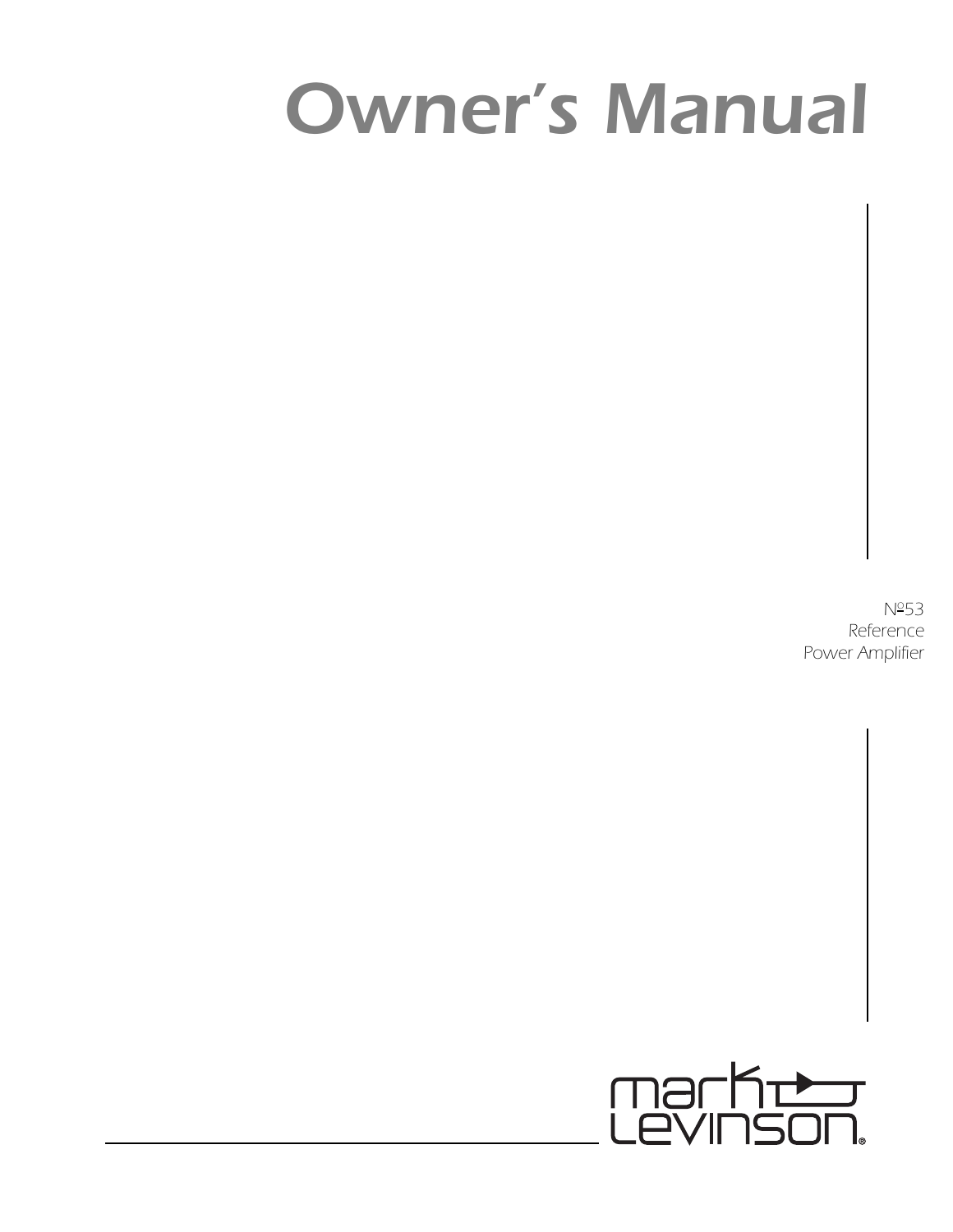# *FCC Notice*

This equipment has been tested and found to comply with the limits for a Class B digital device, pursuant to Part 15 of the FCC Rules. These limits are designed to provide reasonable protection against harmful interference in a residential installation. This equipment generates, uses and can radiate radio frequency energy and, if not installed and used in accordance with the instructions, may cause harmful interference to radio communications. However, there is no guarantee that interference will not occur in a particular installation. If this equipment does cause harmful interference to radio or television reception, which can be determined by turning the equipment off and on, the user is encouraged to try to correct the interference by one or more of the following measures:

- Reorient or relocate the receiving antenna.
- Increase the separation between the equipment and the receiver.
- Connect the equipment into an outlet on a circuit different from that to which the receiver is connected.
- Consult the dealer or an experienced radio/TV technician for help.

### *Caution!*

*Changes or modifications not expressly approved by the party responsible for compliance could void the user's authority to operate the equipment.*

Canada

This Class B digital apparatus complies with Canadian ICES-003.

Cet appareil numérique de la Classe B est conforme à la norme NMB-003 du Canada.



For customer service and product shipment information, refer to the www.marklevinson.com website.

Mark Levinson and the Mark Levinson logo are trademarks of Harman International Industries, Incorporated, in the United States and/or other countries.

Microsoft, Internet Explorer and Windows are registered trademarks of Microsoft Corporation in the United States and/or other countries.

Other company and product names may be trademarks of the respective companies with which they are associated.

©2008 Harman International Industries, Incorporated. All rights reserved.

This document should not be construed as a commitment on the part of Harman International Industries, Incorporated. The information it contains is subject to change without notice. Harman International Industries, Incorporated, assumes no responsibility for errors that may appear within this document.

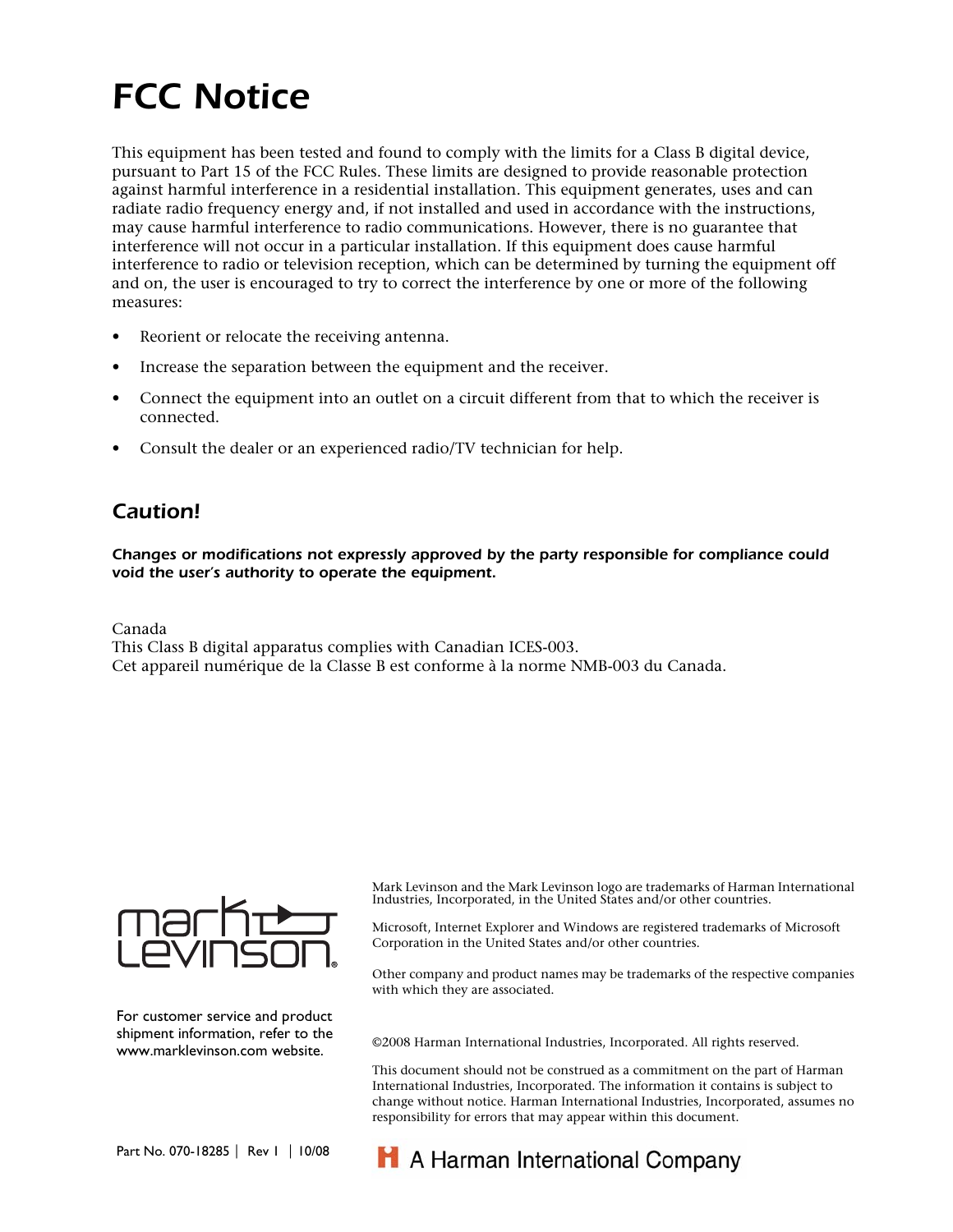# *Important Safety Instructions*

- 1. Read these instructions.
- 2. Keep these instructions.
- 3. Heed all warnings.
- 4. Follow all instructions.
- 5. Do not use this apparatus near water.
- 6. Clean only with a dry cloth.
- 7. Do not block any ventilation openings. Install in accordance with the manufacturer's instructions.
- 8. Do not install near any heat sources such as radiators, heat registers, stoves or other apparatus that produce heat.
- 9. Do not defeat the safety purpose of the polarized or grounding-type plug. A polarized plug has two blades with one wider than the other. A grounding-type plug has two blades and a third grounding prong. The wide blade or third prong is provided for your safety. If the provided plug does not fit into your outlet, consult an electrician for replacement of the obsolete outlet.
- 10. Protect the power cord from being walked on or pinched, particularly at plugs, convenience receptacles and the point where it exits from the apparatus.
- 11. Only use attachments and accessories specified by the manufacturer.



12. Use only with the cart, stand, tripod, bracket or table specified by the manufacturer or sold with the apparatus. When a cart is used, use caution when moving the cart/ apparatus combination to avoid injury or tip-over.

- 13. Unplug this apparatus during lightning storms or when unused for long periods of time.
- 14. Refer all servicing to qualified service personnel. Servicing is required when the apparatus has been damaged in any way, such as when the power-supply cord or plug is damaged; liquid has been spilled or objects have fallen into the apparatus; or the apparatus has been exposed to rain or moisture, does not operate normally or has been dropped.
- 15. The MAINS cord is intended to be the safety disconnect device for this apparatus and shall remain readily operable at all times.
- 16. Ventilation should not be impeded by covering the ventilation openings with items such as newspapers, tablecloths, curtains and so on.
- 17. No naked flame sources, such as candles, should be placed on the apparatus.



18. Terminals marked with this symbol may be considered HAZARDOUS LIVE, and the external wiring connected to these terminals requires installation by an INSTRUCTED PERSON or the use of ready-made leads or cords.

19. This product must be terminated with a three-conductor AC mains power cord that includes an earth ground connection. To prevent shock hazard, all three connections must ALWAYS be used.

### *Warning!*

*To reduce the risk of fire or electric shock, do not expose this apparatus to rain or moisture. The apparatus shall not be exposed to dripping or splashing. No objects filled with liquids, such as vases, shall be placed on the apparatus.*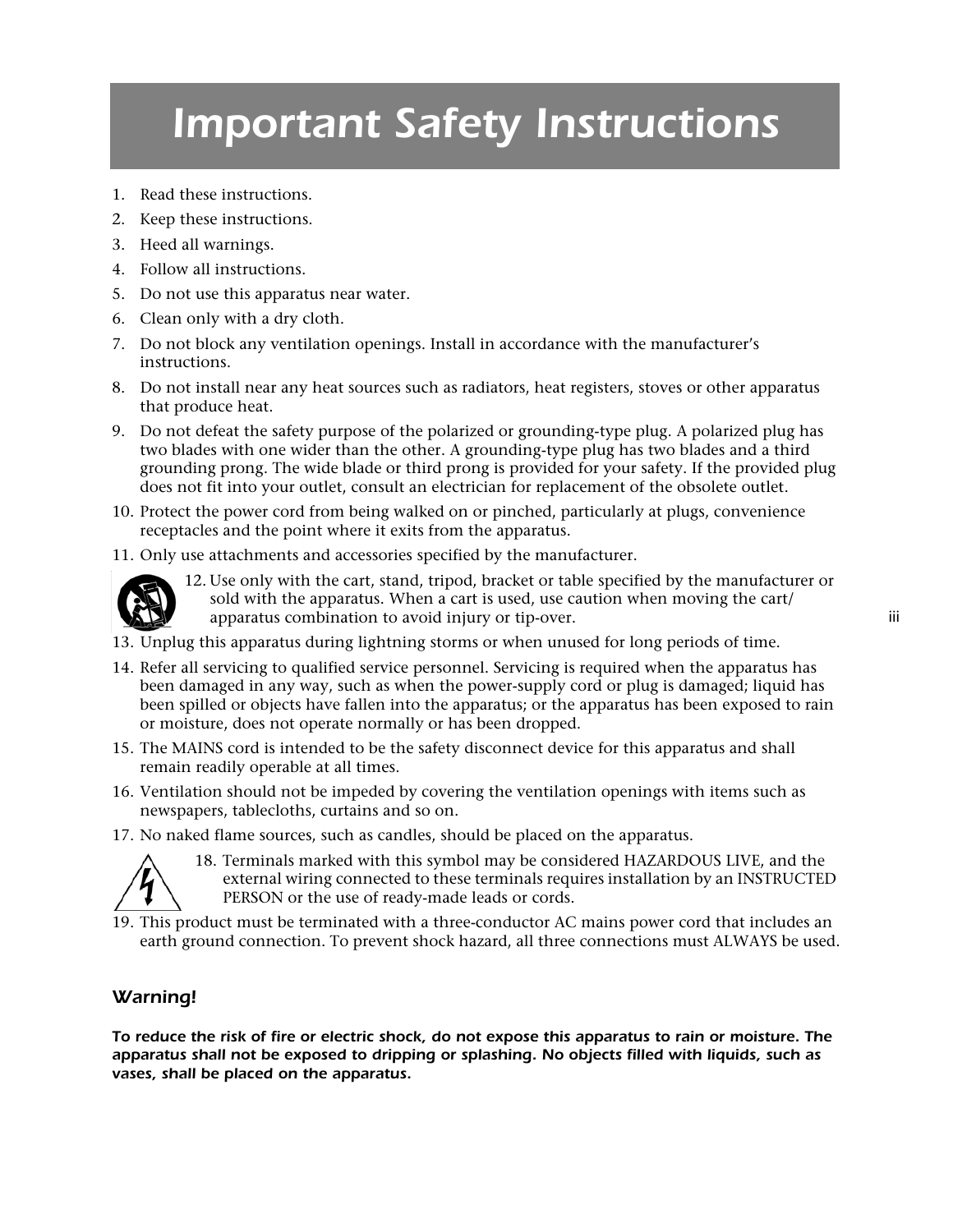### *Safety Terms & Symbols*

| <b>Terms in This Manual</b>      | These terms may appear in this manual:                                                                                                                                                       |
|----------------------------------|----------------------------------------------------------------------------------------------------------------------------------------------------------------------------------------------|
| Warning!                         | Calls attention to a procedure, practice, condition or the like that,<br>if not correctly performed or adhered to, could result in personal<br>injury or death.                              |
| Caution!                         | Calls attention to a procedure, practice, condition or the like that,<br>if not correctly performed or adhered to, could result in damage<br>or destruction to part or all of the component. |
| <b>Note</b>                      | Calls attention to information that is essential to highlight.                                                                                                                               |
| Symbols on the<br><b>Product</b> | These symbols may appear on the product:                                                                                                                                                     |
|                                  | Appears on the component to indicate the presence of<br>noninsulated, dangerous voltage inside the enclosure - voltage that<br>may be sufficient to constitute a risk of shock.              |
|                                  | Appears on the component to indicate important operation and<br>maintenance instructions included in the accompanying<br>documentation.                                                      |
|                                  | Appears on the component to indicate compliance with the EMC<br>(Electromagnetic Compatibility) and LVD (Low-Voltage Directive)<br>standards of the European community.                      |

### *Documentation Conventions*

This document contains general safety and operation instructions for the  $N<sup>o</sup>53$  reference monaural power amplifier. It is important to read this document before attempting to use this product. Please pay particular attention to safety instructions.

*This manual is not intended as a general reference guide for home theater systems. If you're uncertain how to set up or maintain your system, seek the advice of a professional installer or ask your dealer for a recommendation.*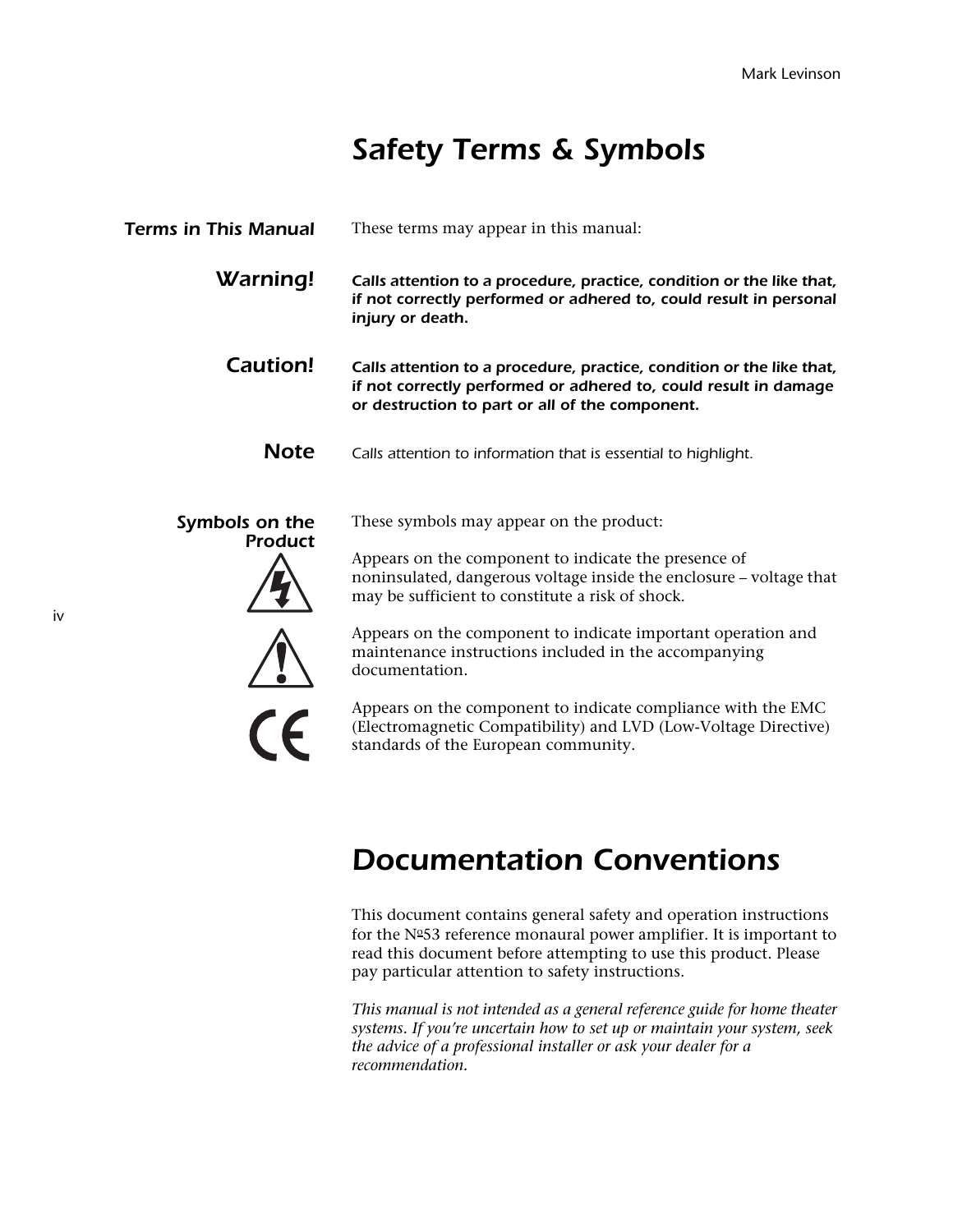### **Table of Contents**

| Connecting With DHCP (Recommended)  15 |
|----------------------------------------|
|                                        |
|                                        |
|                                        |
|                                        |
|                                        |
|                                        |
|                                        |
|                                        |
|                                        |
|                                        |
|                                        |
|                                        |
|                                        |
|                                        |
|                                        |
|                                        |
|                                        |
|                                        |

 $\mathbf{1}$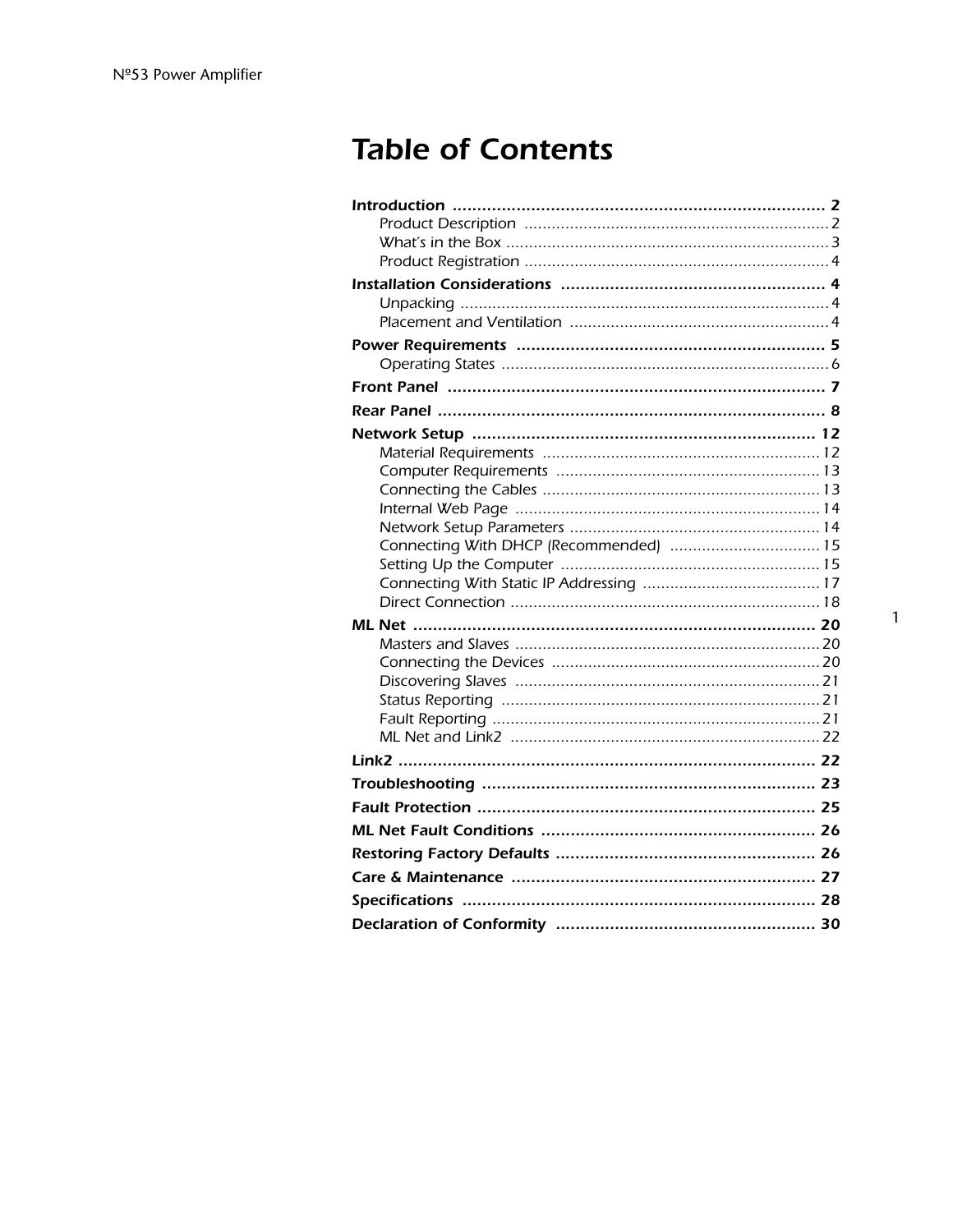### *Introduction*

|                            | Thank you for purchasing the Nº53 Reference monaural power<br>amplifier. Totally redesigned and incorporating patented new<br>technologies, the Nº53 outperforms even the esteemed Nº33 in<br>both audio presentation and power performance.                                                                                                                                                                                                                                                                                                                                                                                                                                                                                                |
|----------------------------|---------------------------------------------------------------------------------------------------------------------------------------------------------------------------------------------------------------------------------------------------------------------------------------------------------------------------------------------------------------------------------------------------------------------------------------------------------------------------------------------------------------------------------------------------------------------------------------------------------------------------------------------------------------------------------------------------------------------------------------------|
| <b>Product Description</b> | The Mark Levinson® Nº53 Reference monaural power amplifier<br>elevates amplifier performance to an entirely new level of<br>excellence. After extensive listening tests and exhaustive<br>measurements, the Nº53 demonstrates a phenomenal level of<br>performance capability with a larger dynamic range, cleaner<br>operation, and higher power levels through our proprietary<br>Interleaved Power Technology (IPT). The Nº53 can pass a musical<br>signal with utter integrity, regardless of how demanding that signal<br>and the loudspeakers used might be.                                                                                                                                                                          |
|                            | The $No53$ is capable of generating truly phenomenal power levels<br>into virtually any speaker load to support both instantaneous and<br>continuous demands. More impressive still, the Nº53 accomplishes<br>this feat without the slightest change in performance capability.<br>Unlike most amplifiers, the $No53$ has superbly efficient power<br>management, maintaining a constant thermally-balanced operating<br>temperature no matter how hard or long the amplifier is driven.                                                                                                                                                                                                                                                    |
|                            | The Nº53 design incorporates the best qualities of traditional Mark<br>Levinson power amplifiers while adding our new IPT technology for<br>vastly superior sonic performance and a noise floor so low, it must<br>be experienced to be believed. From the isolated input circuitry to<br>the unique Mark Levinson binding posts, special care was taken to<br>minimize the introduction of noise. The input board is in a separate<br>compartment, totally isolated from the other circuitry. Whether the<br>input signal is single-ended or balanced, the input stage treats all<br>incoming signals as balanced to maximize the rejection of common<br>mode signals, preventing introduced noise from being applied to<br>the amplifier. |

The low-noise toroidal power supply features an oversized 2.8kVA transformer with four 47,000µF low-ESR capacitors for more than ample energy storage capacity. A separate, dedicated power supply for the control circuitry provides double isolation between the main audio supply and the noisier, digital control circuits. The second power supply also contributes to more efficient power management as the main supply is shut down during power save mode.

The chassis is comprised of four separate internal compartments to provide shielding and isolation of critical circuitry. The power supplies are placed in the bottom compartment, isolated and shielded from the rest of the amplifier, to reduce interference from magnetic fields and high current devices. The middle section contains four amplifiers arranged symmetrically and mirror-imaged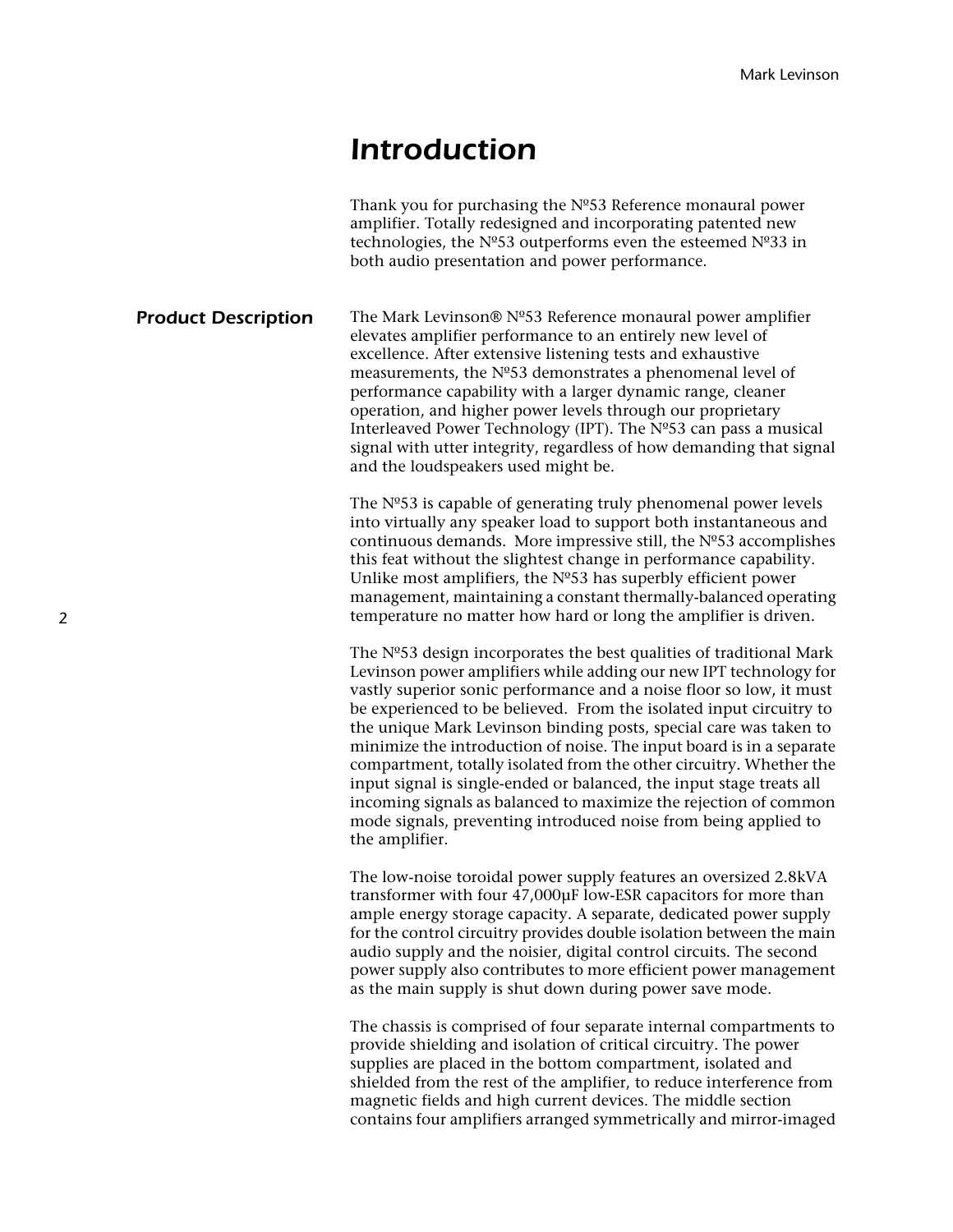to maintain separation while minimizing critical current loop areas. The top compartment contains the control circuitry, also with its own independent regulated supplies and shielding from the heart of the amplifier. Special attention was made to critical signals that need to pass between different boards. Extensive use of lowvoltage-differential signaling (LVDS) for control signals is used to maximize signal integrity while all critical analog signals remain balanced to offer superb noise rejection.

The four interleaved amplifier modules are the crux of the superior performance offered by the Nº53 - a larger dynamic range, cleaner operation, and higher power levels. Our proprietary Interleaved Power Technology (IPT), developed and perfected through years of extensive listening tests and measurements, is based on the rudiments of digital switching while avoiding the common problems of most switching amplifiers.

"Dead bands" and output device limitations are common problems in typical switching amplifiers, which use different output devices for the positive and negative parts of the audio signal. Since both devices cannot be active at once without overloading their power capability, dead bands are caused by the lack of signal during the transition between the devices. Adding to the audible distortion resulting from these dead bands is the signal degradation caused by device limitations, such as output power and switching frequency. To compensate for these deficiencies, an aggressive filter is placed at the audio output to eliminate introduced switching noise but this in turn degrades the audio signal. The end result is an amplifier with very poor sound reproduction ability.

The  $N<sup>o</sup>53$  supports the activation of both switching devices concurrently, totally eliminating the problem of dead bands while reducing stress on the output devices, permitting much higher voltage rails and output power. Our proprietary IPT technology features the use of four separate amplifiers, each of which digitally manages a portion of the audio signal. The outputs of the amplifiers are then recombined for the final output stage. This approach provides the Nº53 with a very high switching frequency, enabling a much smoother, cleaner roll-off by moving the noisier switching frequencies further out of the audible range – and since the frequency response extends well beyond the audio band, the output filter is much less aggressive, minimizing audio signal degradation.

With phenomenal output power capability, a larger dynamic range, cleaner operation, higher switching frequency, and a much lower noise floor than even most traditional linear amplifiers, the Nº53 provides extraordinary audio performance and proves once again that Mark Levinson power amplifiers truly represent the finest audio amplifiers available.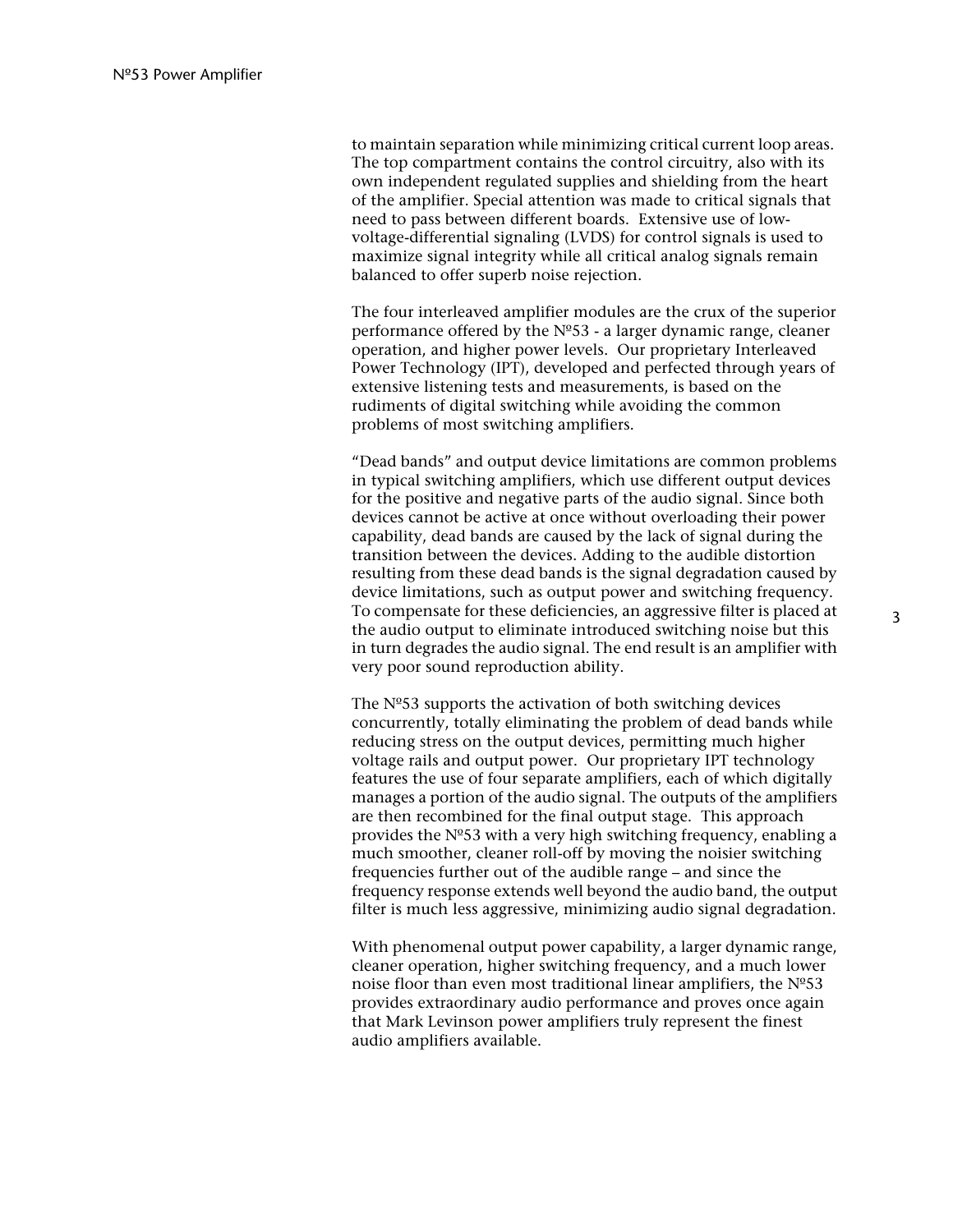**What's in the Box** The Nº53 Reference monaural power amplifier includes:

| Item                                                        | Quantity |
|-------------------------------------------------------------|----------|
| $No53$ Reference power amplifier                            |          |
| Nº53 owner's manual (this document)                         |          |
| Heavy white gloves                                          | 2 pairs  |
| Cable with 3.5mm mini-plugs (for use with trigger)          |          |
| Detachable AC power cord*<br>*varies by destination country |          |

**Product Registration** Register your Nº53 online at www.marklevinson.com within 15 days of purchase. Retain the original, dated sales receipt as proof of warranty coverage.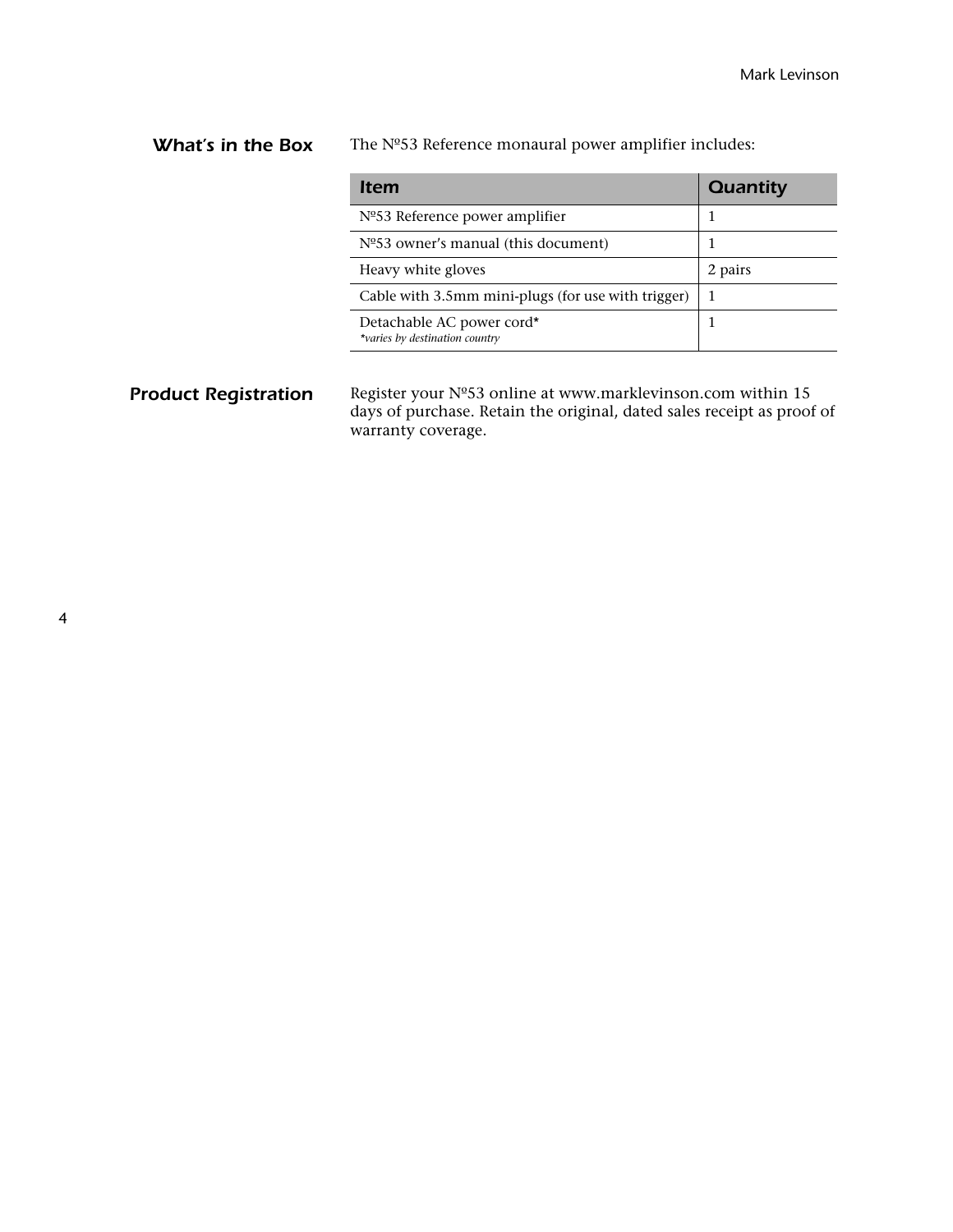# *Installation Considerations*

|                                            | The Nº53 Reference power amplifier requires special care during<br>installation to ensure optimal performance. Pay particular attention<br>to instructions included in this section and to precautions included<br>throughout this owner's manual.                                      |
|--------------------------------------------|-----------------------------------------------------------------------------------------------------------------------------------------------------------------------------------------------------------------------------------------------------------------------------------------|
| <b>Unpacking</b>                           | <b>DO</b> save all packing materials for possible future shipping needs.                                                                                                                                                                                                                |
|                                            | <b>DO</b> inspect the $No53$ for signs of damage during shipment. If<br>damage is discovered, contact your authorized Mark Levinson<br>dealer for assistance in making appropriate claims.                                                                                              |
|                                            | <b>DO</b> use the built-in handles located at the top of the chassis to lift<br>and move the amplifier.                                                                                                                                                                                 |
|                                            | DO locate and remove the accessory bag from the carton. Make<br>sure it contains all of the items listed in the "What's in the Box"<br>table on the previous page. If not, contact your authorized Mark<br>Levinson dealer.                                                             |
| Caution!                                   | DO NOT attempt to lift or move the Nº53 power amplifier<br>without adequate assistance. The shipping weight of the Nº53<br>exceeds what a single person should lift alone. To avoid injury or<br>damage to the Nº53, at least two people are required to lift or<br>move the amplifier. |
|                                            | Two pairs of heavy white gloves, with special gripping surfaces<br>on the palms and fingers, are included with the Nº53. Wear these<br>gloves when lifting or moving the amplifier.                                                                                                     |
|                                            |                                                                                                                                                                                                                                                                                         |
| <b>Placement and</b><br><b>Ventilation</b> | <b>DO</b> install the $No53$ Reference amplifier in a location providing it<br>with proper ventilation. The $No53$ is designed for placement on the<br>floor, but can also be installed side-by-side in a rack.                                                                         |
|                                            | <b>DO</b> install the $No53$ chassis on a solid, flat, level surface.                                                                                                                                                                                                                   |
|                                            | <b>DO</b> install the $No53$ power amplifier close to associated<br>components to keep interconnecting cables as short as possible.                                                                                                                                                     |
|                                            | <b>DO</b> select a dry, well-ventilated location out of direct sunlight.                                                                                                                                                                                                                |
|                                            | <b>DO</b> allow at least 3 to 4 inches (8 to 10cm) of clearance above and<br>on each side of the amplifier for proper heat dissipation.                                                                                                                                                 |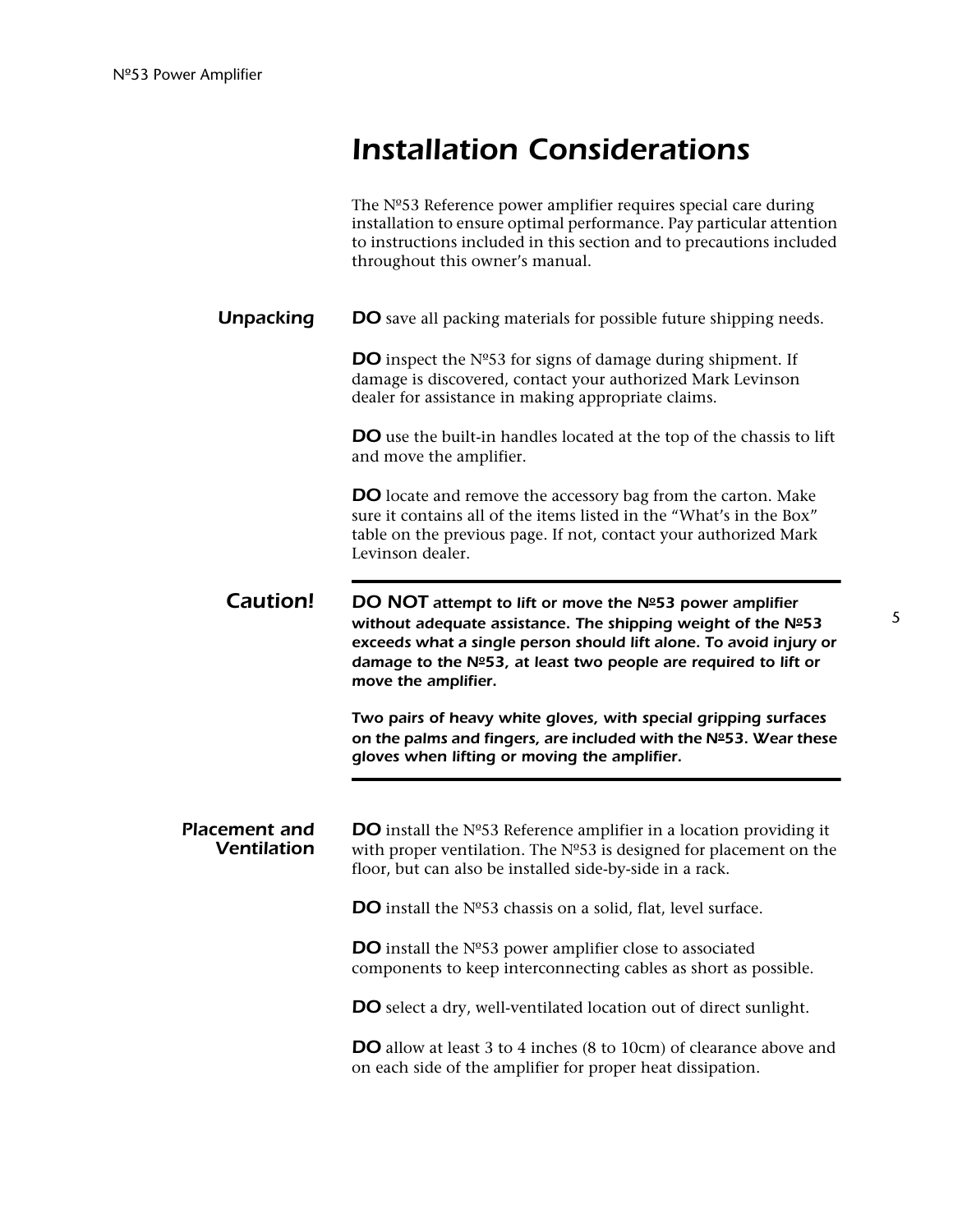**DO** allow at least 6 inches (15.24cm) of clearance behind the amplifier so that the power cord and cables have space to bend without becoming crimped or strained.

**DO NOT** place the N°53 on a thick rug or carpet or cover the amplifier with a cloth, as this might prevent proper cooling.

**DO NOT** obstruct the ventilation holes on the top and bottom of the unit or reduce airflow through the Nº53.

**DO NOT** place the Nº53 near low-level components. The power amplifier is capable of producing large output currents and hence significant magnetic fields, which can induce noise in sensitive components.

**DO NOT** expose the N°53 power amplifier to high temperatures, humidity, steam, smoke, dampness, or excessive dust. Avoid installing near radiators and other heat-producing appliances.

*Warning! MAKE SURE all components are properly grounded. Do not defeat the safety purpose of polarized or grounding-type plugs with "ground-lifter" or "cheater" adapters. Doing so may cause dangerous voltage to build up between components, which can result in personal injuries and/or product damage.*

### *Power Requirements*

The Nº53 Reference power amplifier is configured at the factory for 100, 120, or 230 VAC power operation at 50Hz or 60Hz. Before operating the  $N<sup>o</sup>53$ , ensure that the voltage label on the rear panel near the AC input connector indicates the correct operating voltage.

*Caution! DO NOT attempt to adjust the operating voltage. Consult a Mark Levinson dealer if the operating voltage is incorrect or must be changed for relocation purposes.* 

> *Different operating voltages may require the use of different power cords and/or attachment plugs. Contact a Mark Levinson dealer for additional assistance.*

> The Nº53 is capable of passing remarkable sound at exceptional power levels. Depending on listening habits, loudspeaker demands, and the number of power amplifiers present in the system, it is possible that the electrical service may become the limiting performance factor of your home theater system.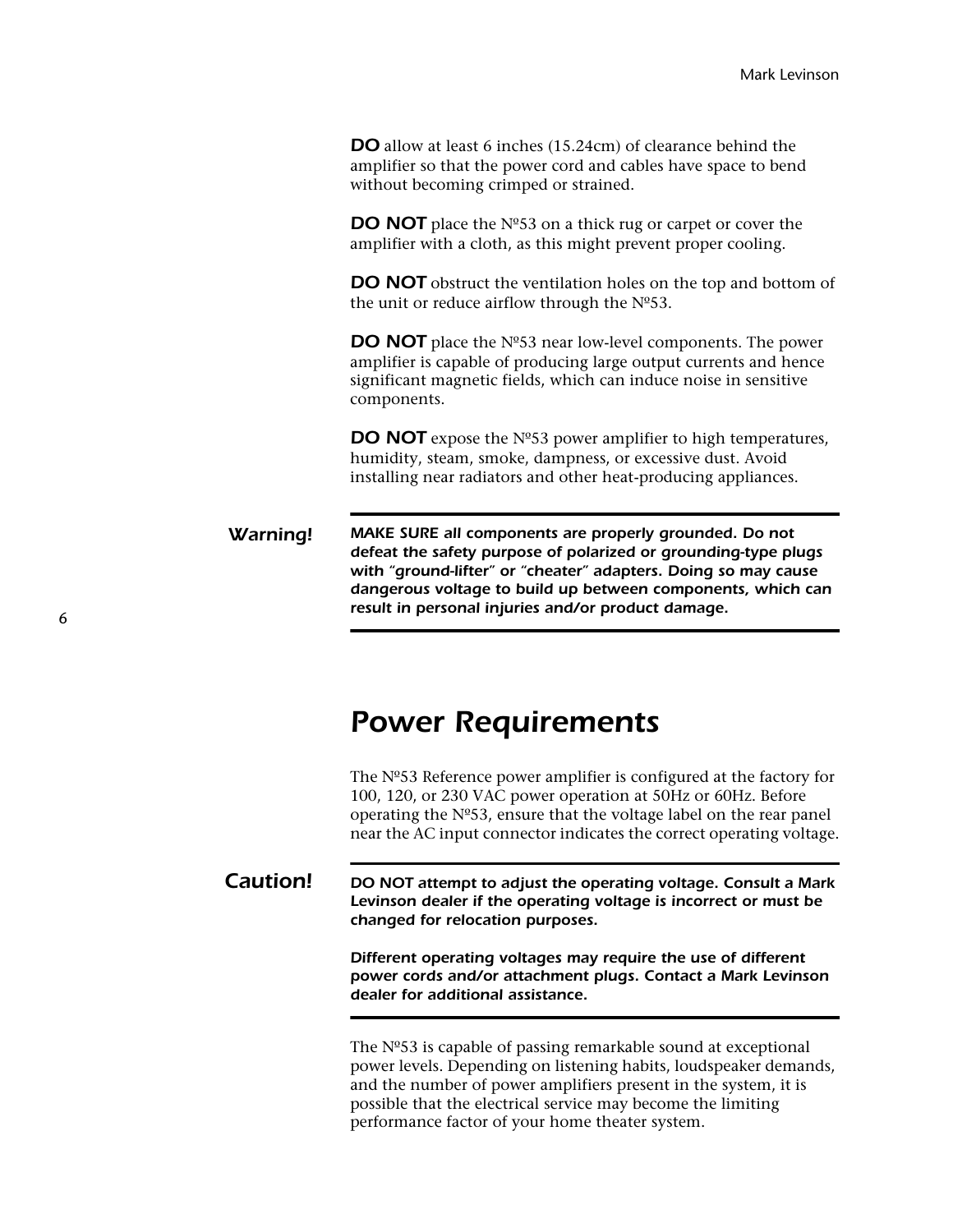| If this case occurs, consider installing a dedicated AC circuit for the |
|-------------------------------------------------------------------------|
| home theater system. Contact a licensed electrician for assistance. If  |
| more than one AC circuit is providing power to the system, contact      |
| a licensed electrician to ensure that all components are operating      |
| with the same solid, low-impedance ground reference.                    |

*Caution! Building regulations and electrical codes differ from location to location, making it impossible to anticipate the requirements of*  amplifier high-current AC circuits, such as those that the Nº53 is *capable of using. Contact a local, licensed electrician for further information.*

#### **Operating States** The Nº53 Reference power amplifier is designed for continuous operation and has four operating states:

- **Off** AC power is disconnected using the rear panel Power switch or by removing the power cord from the rear panel.
- **Power Save** AC power is connected to the low-voltage power supply, the communication circuits, and the control circuits. All nonaudio functions, such as ML Net, are active.
- **Standby** AC power is fully connected to the amplifier but the outputs are muted.
- **On** the  $N^{\circ}53$  is fully powered and all outputs are active.

The Nº53 should be unplugged during lightning storms and extended periods of nonuse as a precaution against potentially damaging power surges through the line.

**Caution!** BEFORE moving the №53 Reference power amplifier, make sure *it is powered off with the rear panel Power switch. Then make sure the power cord is disconnected from the rear panel connector and the electrical outlet.*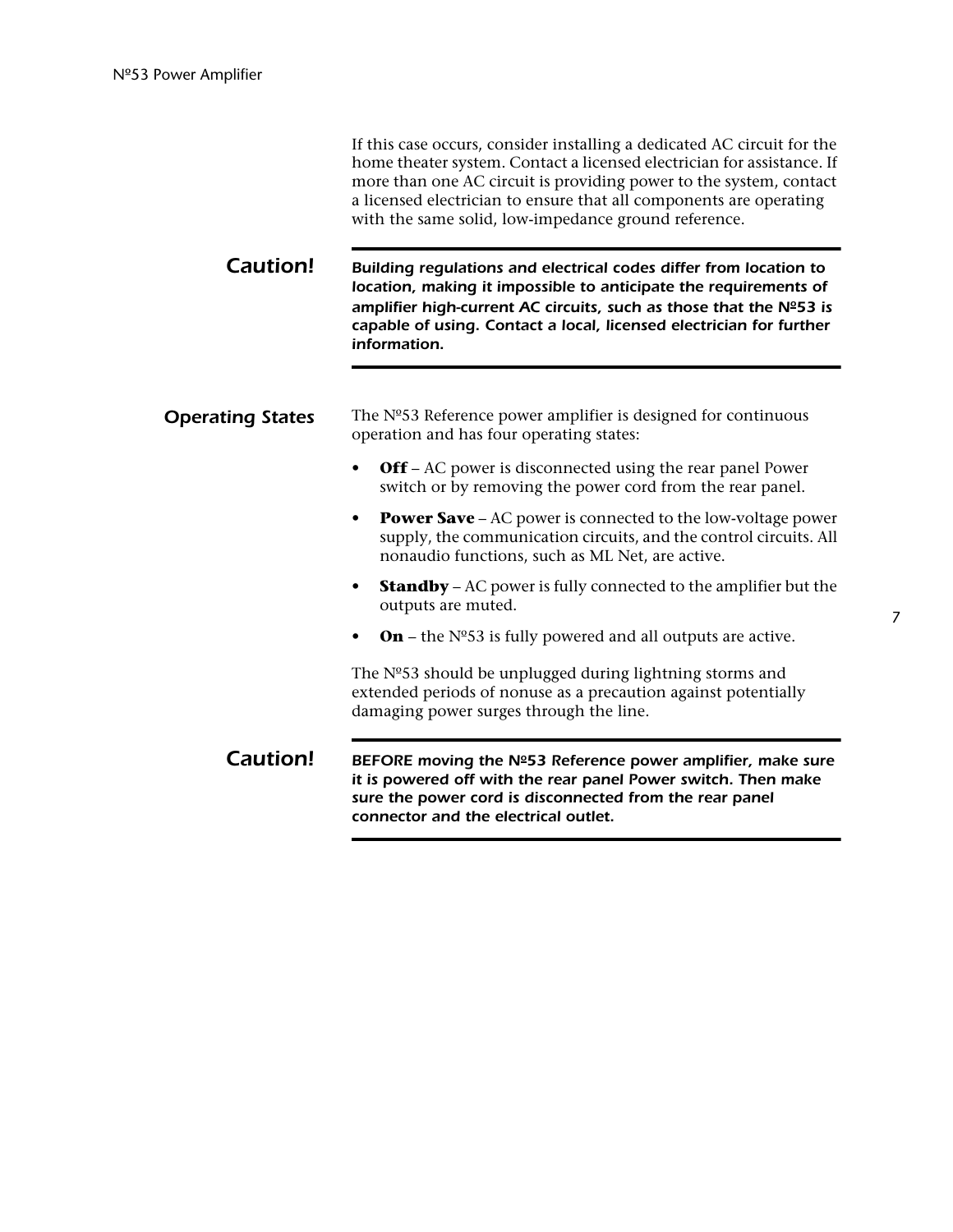

### *Front Panel*

The front panel contains one LED and one button, as shown.

#### *Status LED*

Indicates the operating state of the Nº53 and provides basic diagnostic information when a fault condition occurs. Refer to the table below for descriptions of LED behavior.

| <b>LED Behavior</b> | <b>Description</b>                                                                                                                   |
|---------------------|--------------------------------------------------------------------------------------------------------------------------------------|
| Fully lit           | Indicates that the amplifier is powered on.                                                                                          |
| Slowly blinking     | Indicates that the amplifier is in Standby mode.                                                                                     |
| Dimly lit           | Indicates that the amplifier is in Power Save mode<br>or, when the Power switch is turned on, that the<br>amplifier is initializing. |
| Not lit             | Indicates that the amplifier is powered off.                                                                                         |

#### Front Panel



Refer to the "Troubleshooting" section in the back of the manual for a description of the Status LED behavior when a fault is detected.

#### *Standby Button*

Places the Nº53 into Standby or Power Save mode, depending upon the state of the rear panel Power Save Mode switch. Pressing the Standby button while the amplifier is in Standby or Power Save mode turns on the amplifier.

Standby mode provides full AC power to the amplifier but mutes the outputs. Power Save mode powers only the low-voltage power supply, control circuits, and communication circuits so that only nonaudio functionality is available.

**Note** When the amplifier enters or exits Power Save mode, there's an extended initialization period before the amplifier is fully powered on. During this period, additional Standby button presses are ignored.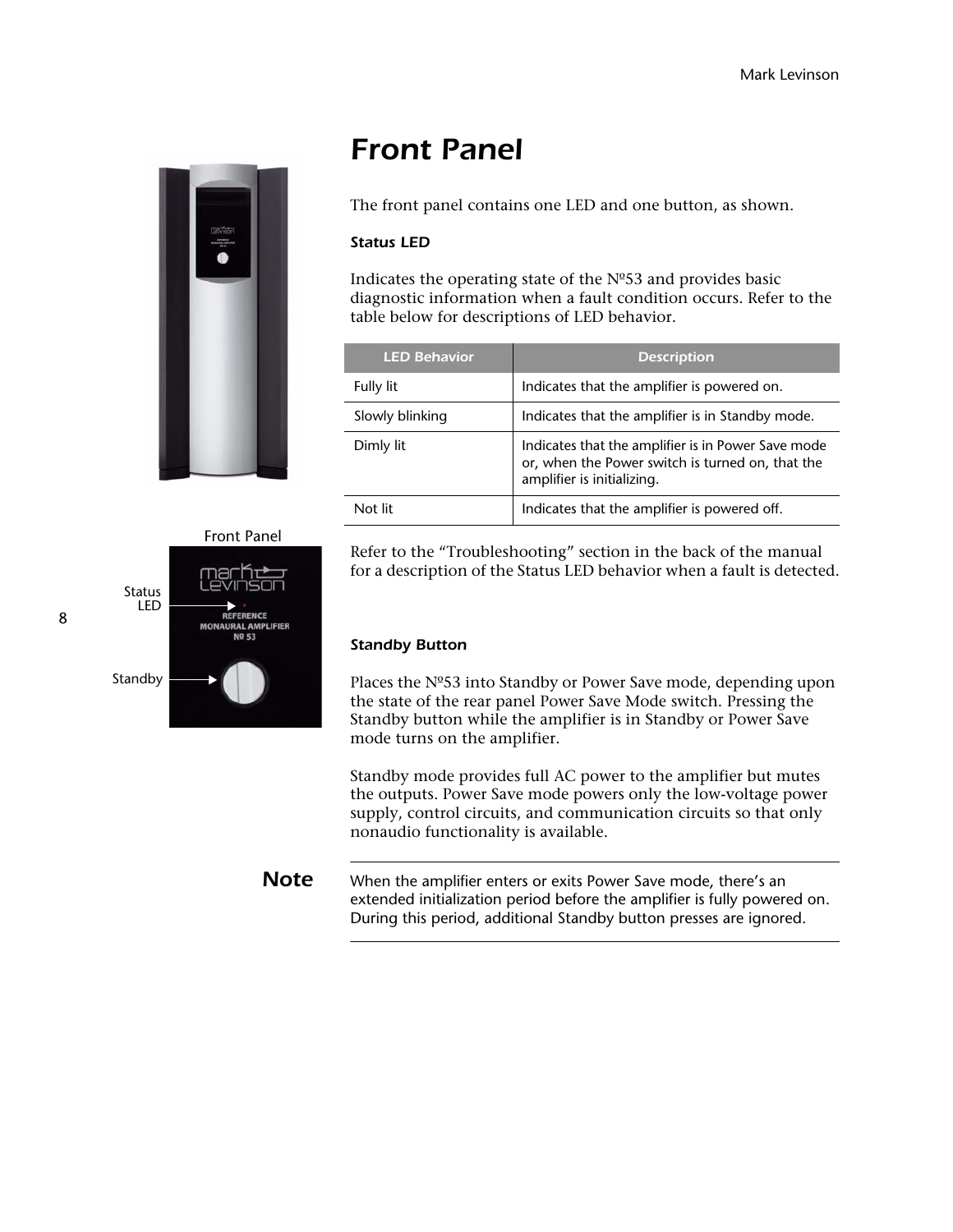

# *Rear Panel*

The Nº53 rear panel, shown on the left, provides power controls and all of the cable connections for the amplifier.

The rear panel can be broken into four sections:

- Control includes connections for ML Net, Link2, and triggers, as well as the Power Save Mode switch.
- Input provides connections for the audio input.
- Binding Posts provide connections for the loudspeaker output.
- Power includes the AC input connector and main power switch.

**Note** The audio outputs of this power amplifier are considered Class 2 (CL2) circuits in North America. This means the wire connected between this amplifier and the speaker(s) shall be rated at minimum Class 2 (CL2) and shall be installed according to the U.S. National Electrical Code (NEC) Article 725 or Canadian Electrical Code (CEC) Section 16.



**Power** The power section of the rear panel contains the main Power switch and the AC input connector.

### *Power Switch (~ AC Mains Relay)*

Provides power to the  $N<sup>o</sup>53$  internal circuits. When the rear panel Power switch is used to turn on the  $N<sup>o</sup>53$ , the amplifier enters either Standby mode or Power Save mode, depending upon the state of the rear panel Power Save Mode switch.

### *AC input (~ AC Mains)*

Provides AC power to the Nº53 when the supplied power cord is connected from the AC input connector on the Nº53 rear panel to an electrical outlet.

*Caution!* Before operating the Nº53, verify that the voltage label near the *AC input connector indicates an operating voltage compatible with the voltage level of the electrical outlet you intend to use.*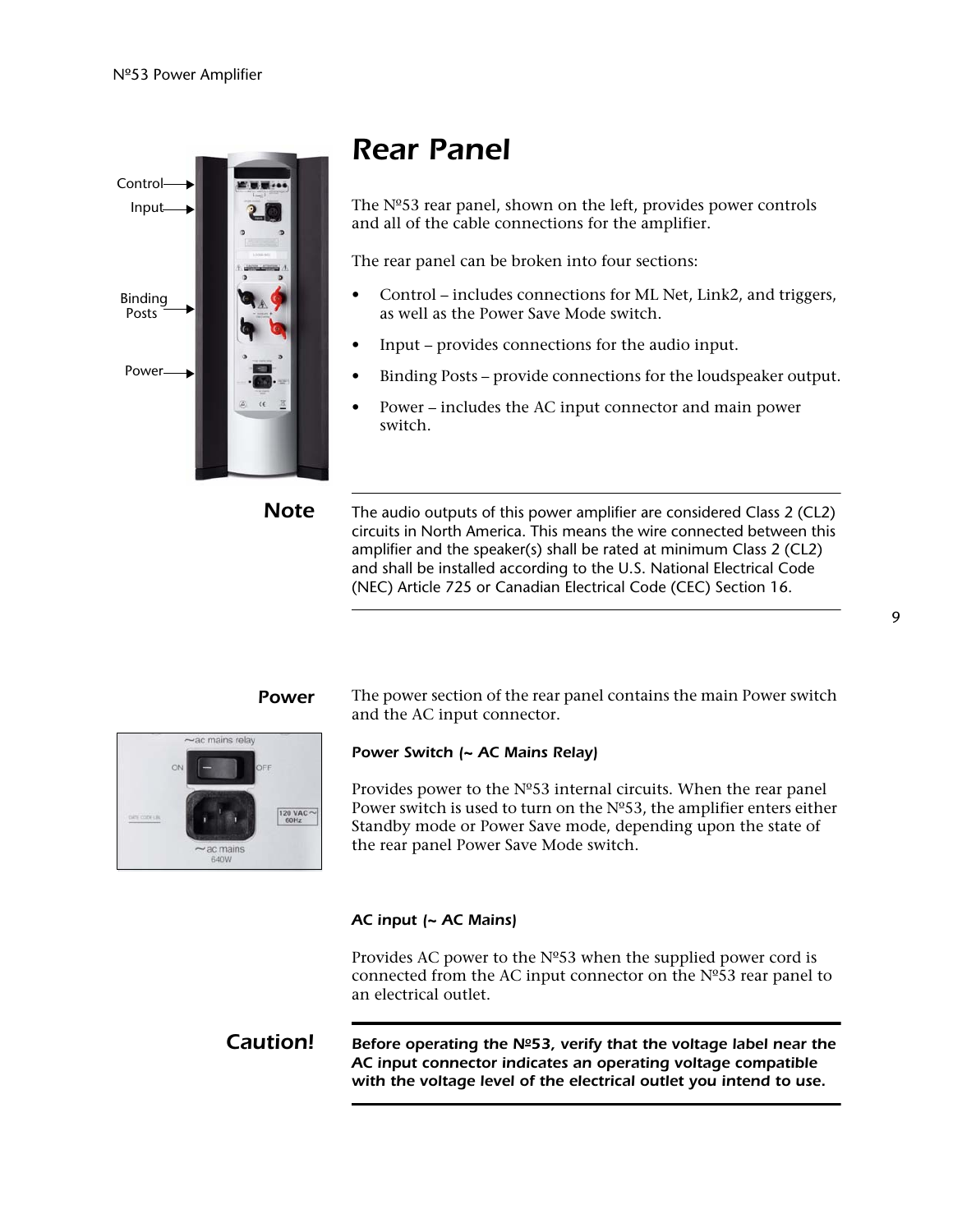| <b>Loudspeaker Binding</b><br><b>Posts</b> | The Nº53 has two pairs of custom-made, gold-plated, high-current<br>"hurricane" loudspeaker binding posts; each pair connected directly<br>to the output of the amplifier. The positive binding posts, labeled $+$<br>(positive), are red; the negative binding posts are black and are<br>labeled – (negative). |
|--------------------------------------------|------------------------------------------------------------------------------------------------------------------------------------------------------------------------------------------------------------------------------------------------------------------------------------------------------------------|
| <b>Note</b>                                | Ensure when connecting the loudspeaker that at least one positive and<br>one negative binding post is used. There is NO ground reference.                                                                                                                                                                        |
|                                            | Banana plugs can also be used to connect the speaker cables to the<br>binding posts via the banana-plug sockets. Banana-plug sockets are<br>not available for some models.                                                                                                                                       |
| Caution!                                   | DO NOT OVERTIGHTEN the binding posts. The innovative design<br>of these binding posts provides more leverage, ensuring that<br>high-contact, tight-pressure connections are achieved when<br>finger-tightened.                                                                                                   |
|                                            | DO NOT FORCE the binding-post "wings" over a bent or oversized<br>connector. Doing so may damage the binding post.                                                                                                                                                                                               |
|                                            |                                                                                                                                                                                                                                                                                                                  |

**Input** One balanced and one single-ended (unbalanced) connector are available for the audio input.

> The pin assignments, shown below, of the XLR-type female input connector are consistent with the standards adopted by the Audio Engineering Society. Refer to the operating manual of your preamplifier to ensure that the pin assignments of its balanced output connectors correspond to the Mark Levinson Nº53 power amplifier. If not, wire the cables so that the appropriate output pin connects to the equivalent input pin.



*Pin 2: Signal + (non-inverting) Pin 3: Signal - (inverting) Connector Shell - Chassis Ground*

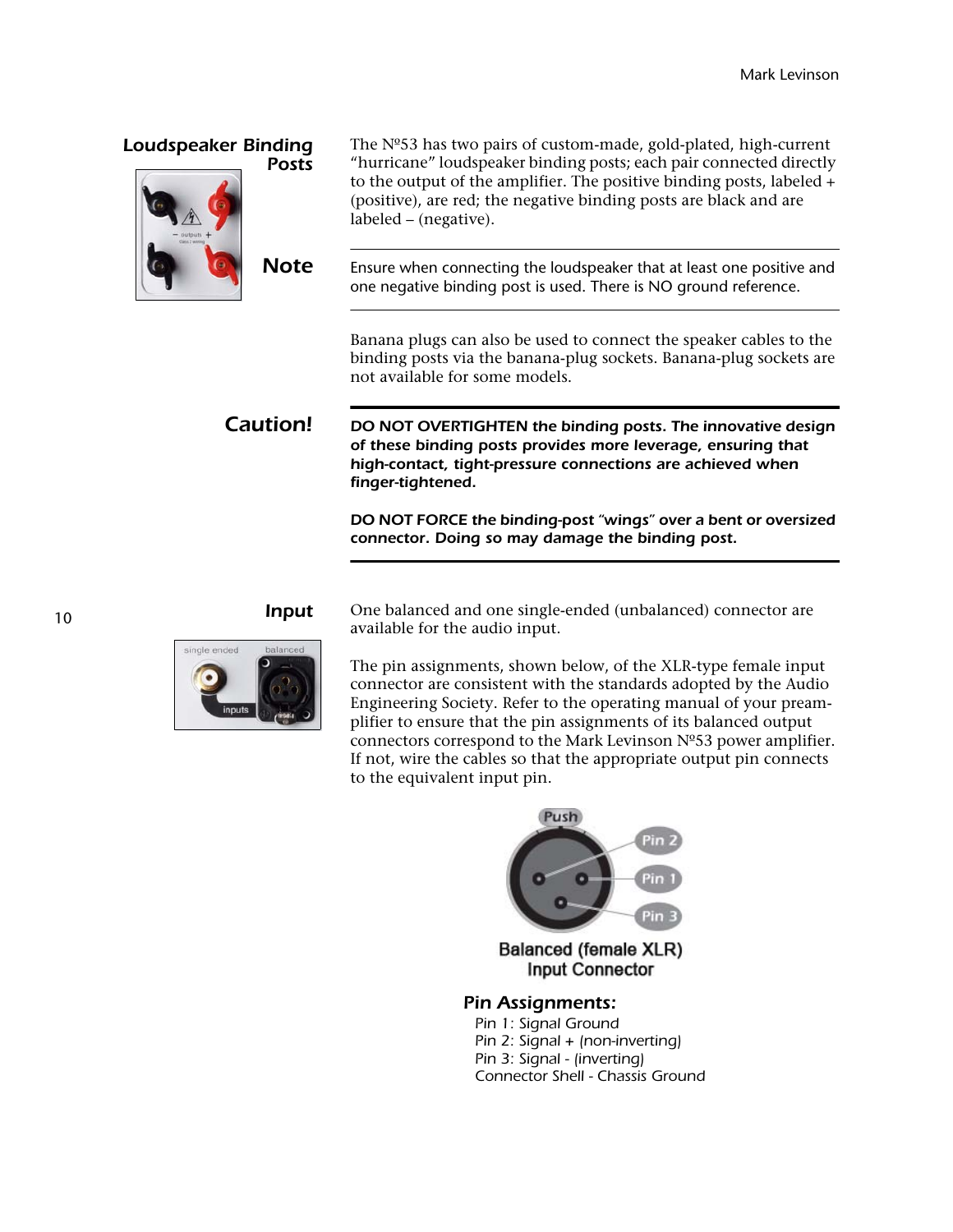

**Control** The control section of the Nº53 rear panel contains the Ethernet and Link2 ports, the Power Save Mode switch, and the trigger input and output.

#### *Trigger Input and Output*

The rear panel of the  $N<sup>o</sup>53$  has two trigger connectors – one input and one output. The trigger input can receive a 3-12Vdc signal from a connected component. The trigger output connects directly to the trigger input connector, enabling a daisy-chain of amplifiers to be controlled by a single trigger signal.

The triggers enable the power amplifier to be automatically powered on, or put into Standby or Power Save mode, by the state of other devices in the system.

Receiving a trigger signal causes the  $N<sup>o</sup>53$  to change its power state. If the trigger input receives a 3-12Vdc signal, the amplifier powers up to the "On" mode. If the trigger input transitions from 3-12Vdc to 0Vdc, then the Nº53 returns to the Standby or Power Save mode.

#### *Power Save Mode Switch*

The Power Save Mode switch on the rear panel provides the energy-saving mode.

- When set to ON, the amplifier enters Power Save mode when the rear panel Power switch is turned on. The front panel Standby button switches the amplifier between Power Save and On modes.
- When set to OFF, the amplifier enters Standby mode when the rear panel Power switch is turned on. The front panel Standby button switches the amplifier between Standby and On modes.

When Power Save mode is active, AC power is only connected to the low-voltage power supply, communication circuits, and control circuits. Therefore, nonaudio functions such as ML Net and Link2 are active, but the audio circuits are NOT powered. This means that there may be a small delay before the amplifier is fully operational when taken out of Power Save mode.

#### *Link2 Ports*

Use the Mark Levinson Link2 protocol to link together two or more Mark Levinson components. For more information on the Link2 protocol and how to use it with the Nº53, refer to the "Link2" section found later in this manual.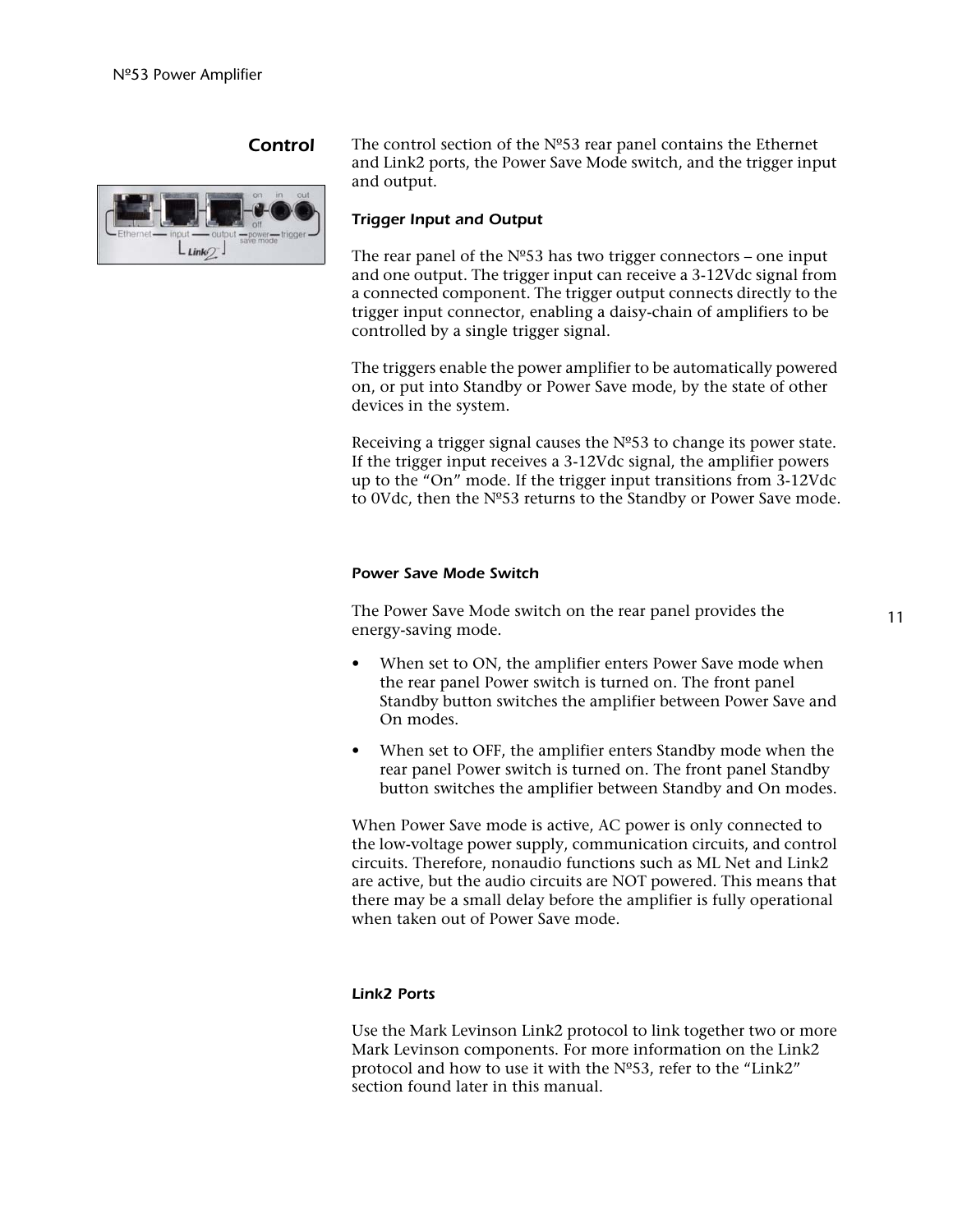#### *Ethernet Port*

This connection is designed for use with proprietary Mark Levinson external controllers, such as ML Net, and for use with a web browser, or it provides serial port control. For a list of available serial commands, refer to the separate document *Nº5 Series Power Amplifier Serial Protocol Definitions*.

The Ethernet port is a standard 10/100BaseT connection for use with external control and networking. The Nº53 supports connection to a router or network, and to a PC-compatible computer.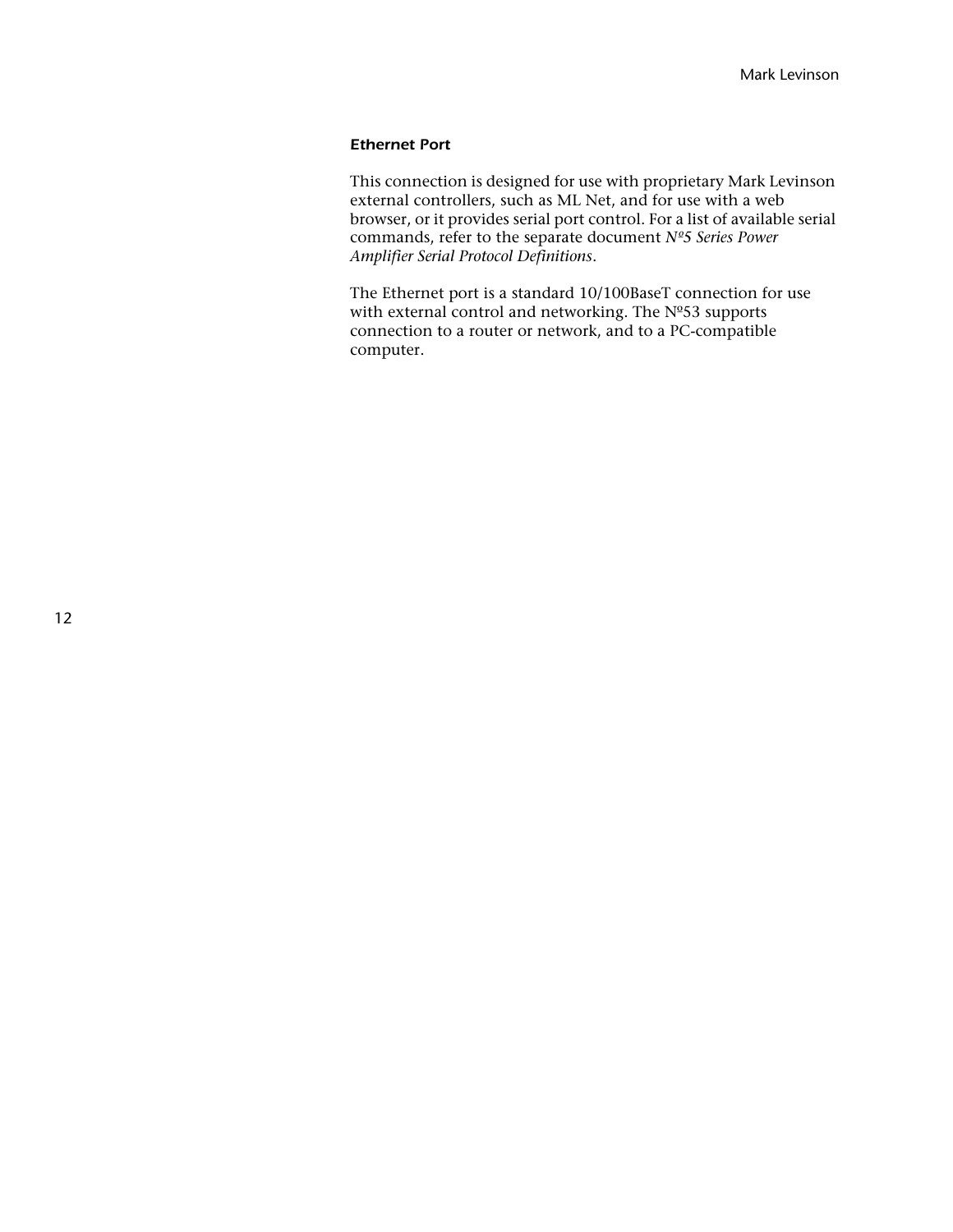### *Network Setup*

|                              | The Nº53 reference power amplifier supports network connection<br>through the Ethernet port. The Nº53 can connect to a network<br>through use of a router or directly to a computer.                                                                                                     |
|------------------------------|------------------------------------------------------------------------------------------------------------------------------------------------------------------------------------------------------------------------------------------------------------------------------------------|
|                              | The Nº53 can be:                                                                                                                                                                                                                                                                         |
|                              | 1. Connected to a router with DHCP active – We highly<br>recommend using this option. Since the DHCP (Dynamic Host<br>Configuration Protocol) automatically assigns the IP (Internet<br>Protocol) addresses, setup is much simpler.                                                      |
|                              | 2. Connected to a router with DHCP not active – This method<br>requires more advanced networking knowledge to set up<br>because it uses fixed static IP addressing.                                                                                                                      |
|                              | 3. Connected directly to a computer with no router - We<br>recommend only using this option when a router is not<br>available. This method requires more advanced networking<br>knowledge to set up because it uses fixed static IP addressing<br>and a special network crossover cable. |
|                              | This section provides general instructions for all three methods.                                                                                                                                                                                                                        |
| <b>Material Requirements</b> | The following materials are required to connect the $No53$ to the<br>network with a router:                                                                                                                                                                                              |
|                              | Nº53 reference monaural power amplifier                                                                                                                                                                                                                                                  |
|                              | Two twisted-pair network cables                                                                                                                                                                                                                                                          |
|                              | PC-compatible computer with 10/100BaseT network card                                                                                                                                                                                                                                     |
|                              | 10/100BaseT router                                                                                                                                                                                                                                                                       |
| <b>Note</b>                  | The $N°53$ does not support wireless connection. However, a cable<br>attached from the amplifier to a wireless adapter can be used to<br>interface with a wireless network.                                                                                                              |
|                              | The following materials are required to connect the $No53$ to a<br>computer without the use of a router:                                                                                                                                                                                 |

- Nº53 reference monaural power amplifier
- Network crossover cable
- PC-compatible computer with 10/100BaseT network card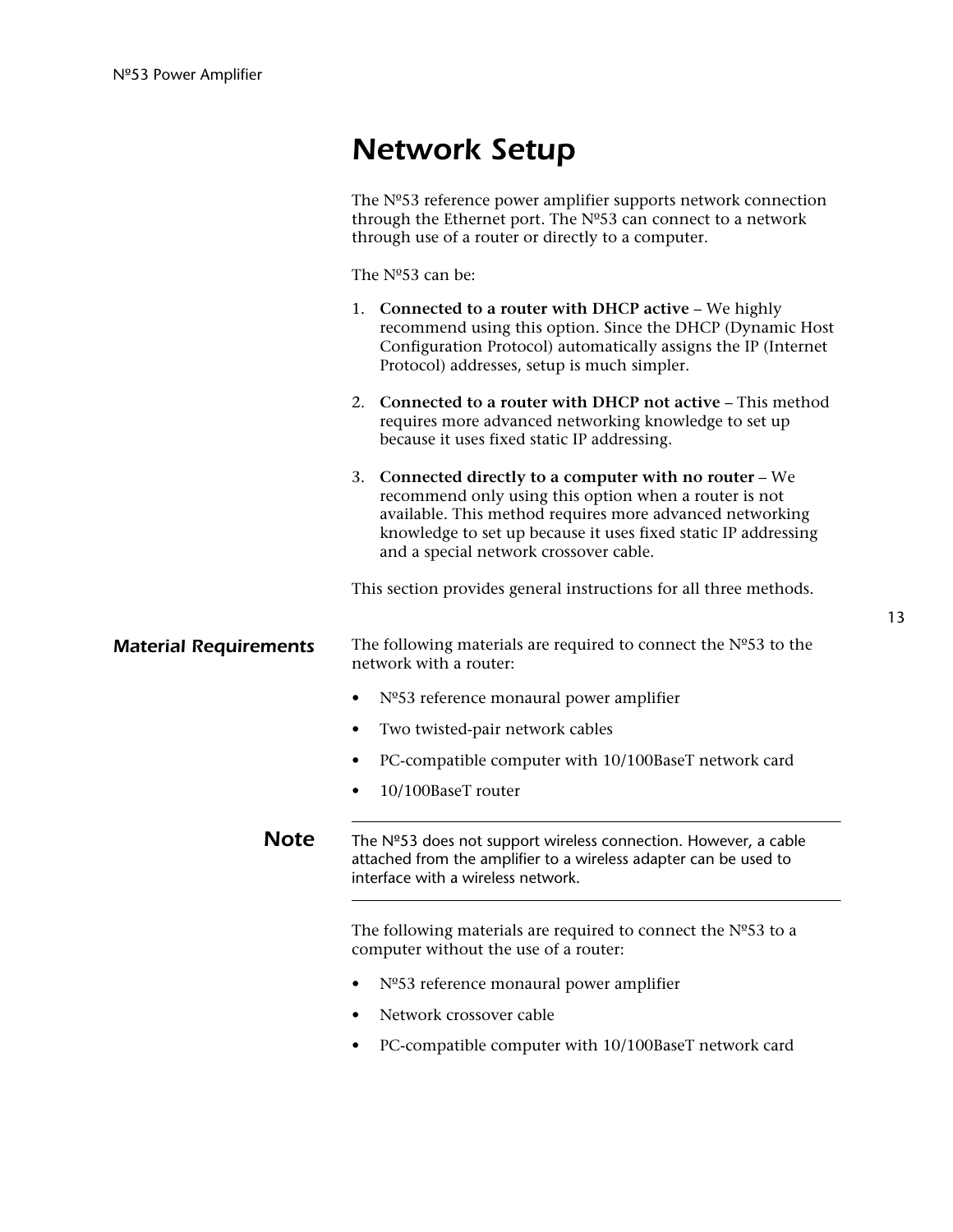| Computer<br><b>Requirements</b> | The PC-compatible computer used to connect to the $No53$ must<br>have the following software installed:                                                                             |
|---------------------------------|-------------------------------------------------------------------------------------------------------------------------------------------------------------------------------------|
|                                 | Windows $\frac{8}{2000}$ or Windows XP<br>$\bullet$                                                                                                                                 |
|                                 | Web browser (Microsoft <sup>®</sup> Internet Explorer <sup>®</sup> 6.0 or higher<br>$\bullet$<br>preferred)                                                                         |
| <b>Note</b>                     | If DHCP is not active, then the computer must be set up with a static IP<br>address. Refer to the "Setting Up the Computer" section found later in<br>this manual for instructions. |
|                                 |                                                                                                                                                                                     |

**Connecting the Cables** The Nº53 can be connected to the computer in two ways – through a router or directly to the computer. *Before connecting the cables, ensure that the computer and the Nº53 are powered off.* 

*To Connect Using a Router:*



- 1. Connect a network cable from the router to the Ethernet port on the rear panel of the Nº53.
- 2. Attach a second network cable from the router to the Ethernet port of the computer.

#### *To Connect Without a Router:*

Use a **network crossover cable** to connect the amplifier directly to the computer. Different from a standard network cable, the crossover cable is designed to connect network access ports directly together without a hub, router, or switch.



Connect the crossover cable between the Ethernet port on the rear panel of the Nº53 and the Ethernet port of the computer.

14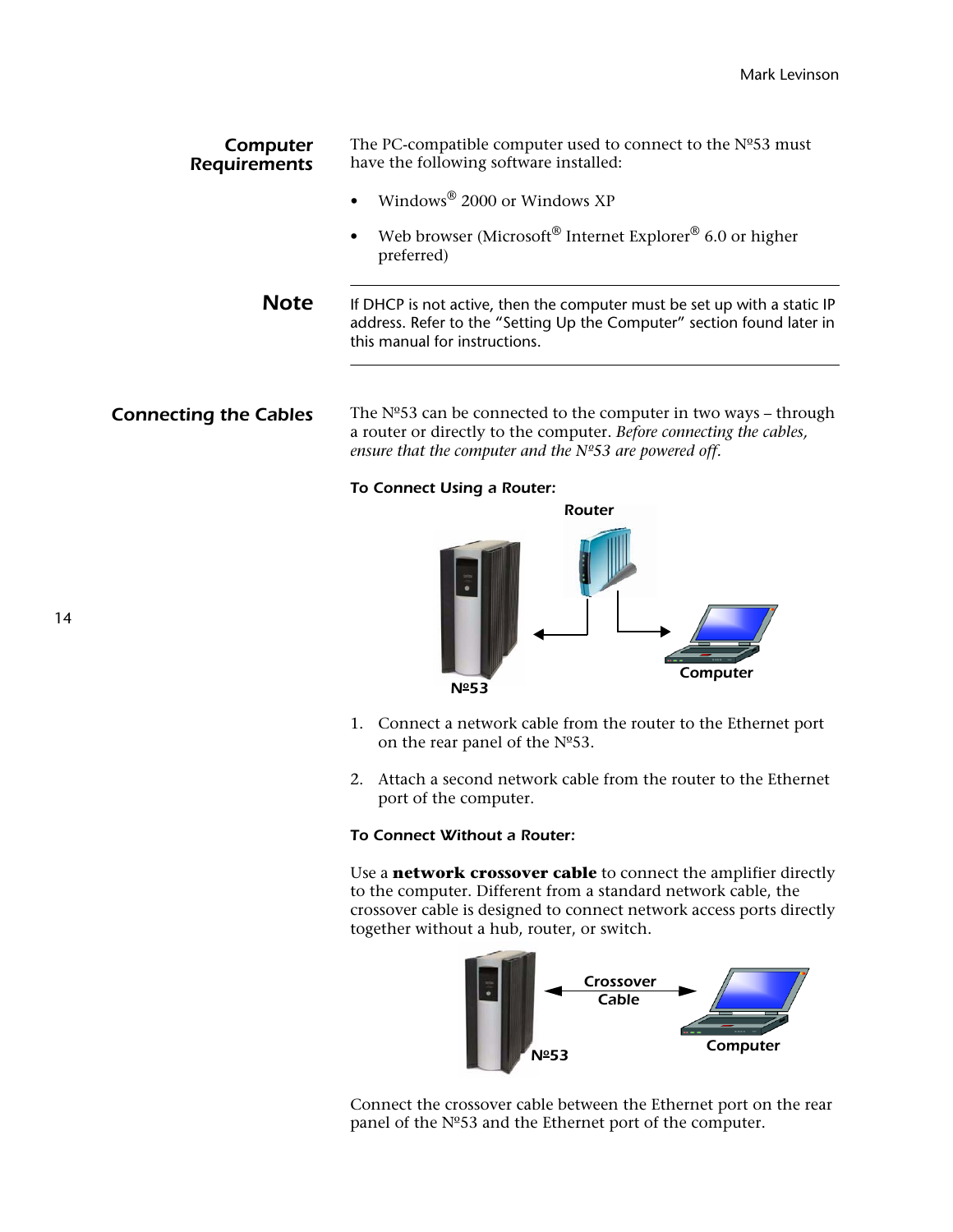| <b>Internal Web Page</b>                  | When connected to a computer, the $Ne53$ has an internal Web page<br>that provides access to:                                                                                                                                                                                                                                   |
|-------------------------------------------|---------------------------------------------------------------------------------------------------------------------------------------------------------------------------------------------------------------------------------------------------------------------------------------------------------------------------------|
|                                           | <b>Network Setup</b> – allows the user to modify the network setup<br>parameters. Accessing the internal Web page is the ONLY way<br>to modify the network setup parameters of the $No53$ amplifier.                                                                                                                            |
|                                           | <b>Display Intensity</b> - allows the brightness level of the Mark<br>Levinson logo on the $No53$ front panel to be adjusted. Use the<br>pulldown menu to select one of the four brightness settings<br>available - High, Medium, Low, and Off.                                                                                 |
|                                           | <b>Status Information</b> – provides basic status information of<br>$\bullet$<br>the $No53$ amplifier.                                                                                                                                                                                                                          |
|                                           | <b>Error Reporting</b> – tracks system-related error messages for the<br>٠<br>Nº53 amplifier. This page is a diagnostics tool for Mark Levinson<br>Customer Service use.                                                                                                                                                        |
|                                           | The Nº53 MUST be connected to a computer via the Ethernet port<br>before you can access the internal Web page. Continue to the next<br>section - "Network Setup" - for further instructions.                                                                                                                                    |
|                                           | The Web page also has a Restore Defaults button, which resets the<br>parameters to their factory default values. Clicking the Restore<br>Defaults button displays a pop-up asking for confirmation; click Yes<br>to restore the factory default values.                                                                         |
| <b>Network Setup</b><br><b>Parameters</b> | Accessible only through the $No53$ internal Web page, the network<br>setup parameters include:                                                                                                                                                                                                                                  |
|                                           | <b>Static IP Address</b> – provides a fixed IP address. This IP address<br>٠<br>is NOT automatically selected; it must be entered. If DHCP is<br>on, then this parameter is not used. IP address 192.168.50.4 is<br>the factory default value for the Nº53.                                                                     |
|                                           | <b>Subnet Mask</b> – identifies the subnet mask for the $N^{\circ}53$ . This IP<br>address is automatically assigned by DHCP. If DHCP is off, then<br>the address must be entered manually and must agree with the<br>subnet mask address of the router. IP address 255.255.255.0 is<br>the factory default value for the Nº53. |
|                                           | <b>Host Name</b> – indicates the network name given to the $N^{\circ}53$<br>٠<br>amplifier. This host name is unique to each amplifier and is<br>comprised of two parts, separated by an underscore. The first<br>part contains one to eight characters that can be modified via<br>the internal Web page of the amplifier.     |
|                                           | The second part of the host name contains the last six<br>characters of the MAC address. This MAC address is unique to<br>each Nº53 amplifier. The default is "NO53_xxxxxx" where "x"<br>stands for the last six characters of the unique MAC address for<br>that amplifier.                                                    |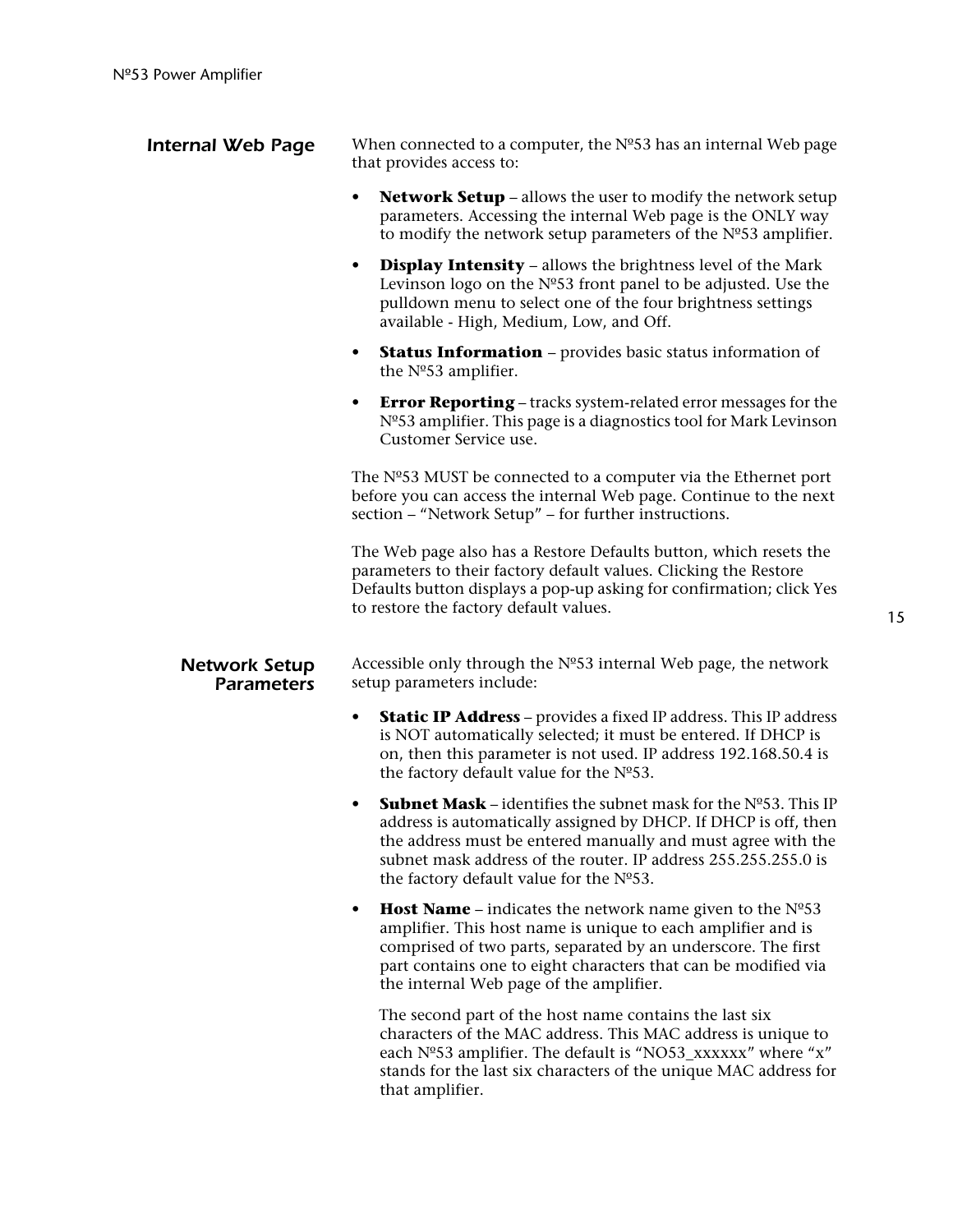**DHCP** – turns the DHCP capability on or off. When activated, DHCP assigns a unique IP address to the Nº53. The factory default value is On. *We recommend leaving DHCP set to On.* 

### *Connecting With DHCP (Recommended)*

Use this procedure if you are using a router with DHCP active to connect to the amplifier. Otherwise, skip to the next procedure.

- 1. Connect the amplifier to the router, as described in the earlier "Connecting the Cables" procedure. Make sure that everything is powered off before making cable connections.
- 2. Turn on the PC and router. Verify that the router has DHCP active.
- 3. Press the Power button on the amplifier.
- 4. On the computer, open the Internet Explorer Web browser.
- 5. Type "NO53\_xxxxxx" on the address line (URL). The "x" characters stand for the last six characters of the unique MAC address for that amplifier.
- 6. Press Enter.

If Internet Explorer is unable to find the amplifier, then you must find the IP address that was assigned to the amplifier by the router. If required, refer to your router's owner's manual for further details. Repeat this step using the IP address for the amplifier that was assigned by the router.

7. The Home tab of the amplifier internal Web page is now displayed. The tab is in red text to indicate that it's the current page.

The network connection is now complete.

*Setting Up the Computer* If DHCP is not used, then the computer must be set up too. Use this procedure to set up the computer, then continue to the next procedure to connect to the amplifier. For the computer to find the amplifier, the LAN (Local Area Network) and TCP/IP (Internet Protocol) settings of the computer must be set up. The parameter setups vary slightly depending upon the operating system of the computer. Refer to the procedure below that matches the operating system on your computer.

### **Note** Due to your preference settings in the Windows operating system, the names and order of the dialog boxes may vary slightly from these instructions.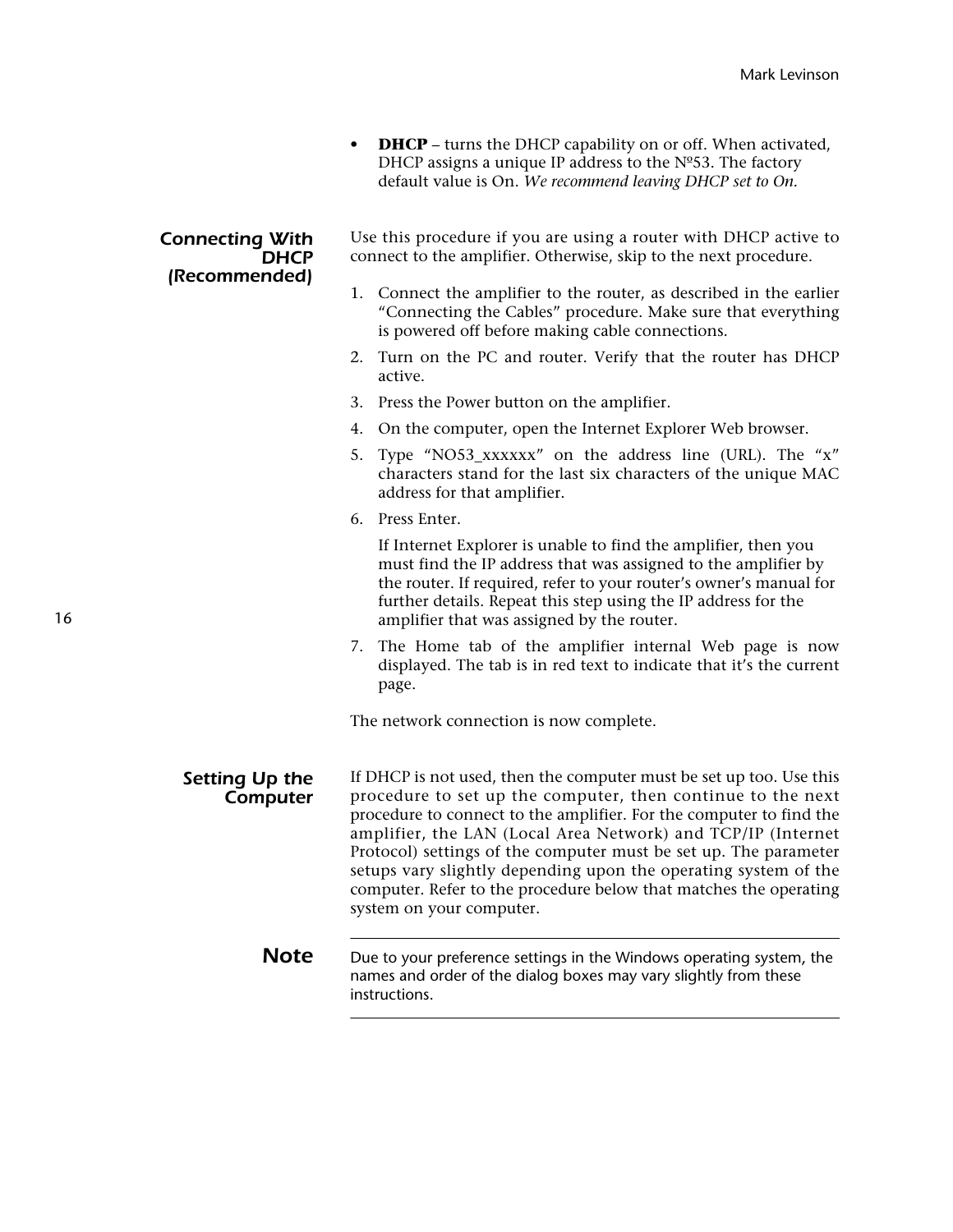#### *Network Setup for Windows XP*

- 1. From the Start menu, select Control Panel.
- 2. Double-click on the Network Connections option.
- 3. Double-click on the Local Area Connection option.
- 4. Click the Properties button to open the Local Area Connection Properties menu. If the computer is not currently connected to an active network, Step 3 has already opened the Local Area Connection Properties menu.
- 5. Click on the Internet Protocol (TCP/IP) line item so that it is highlighted.
- 6. Click the Properties button.
- 7. Select the "Use the following IP address" option. The IP address, Subnet mask, and Default gateway boxes are no longer grayed out and can now be modified.
- 8. Enter the following values:
	- IP address: 192.168.50.x where x stands for a number other than 0, 4, or 255
	- Subnet mask: 255.255.255.0
	- Do not enter a value in the Default gateway parameter

The computer must have a unique address and be on the same subnet as the amplifier.

- 9. Click "OK" to save and exit the menu.
- 10. Open the Internet Explorer Web browser.
- 11. From the menu bar, select the Tools  $\blacktriangleright$  Internet Options menu.
- 12. Select the Connections tab.
- 13. Click the LAN Settings button.
- 14. Verify that "Use a proxy server for your LAN" is NOT checked.
- 15. Click "OK" to save and exit the menu.

#### *Network Setup for Windows 2000*

- 1. From the Start menu, select Settings  $\rightarrow$  Control Panel.
- 2. Double-click on the Network and Dial-Up Connections option.
- 3. Double-click on the Local Area Connection option.
- 4. Click the Properties button to open the Local Area Connection Properties menu. If the computer is not currently connected to an active network, Step 3 has already opened the Local Area Connection Properties menu.
- 5. Click on Internet Protocol (TCP/IP) line item so that it is highlighted.
- 6. Click the Properties button.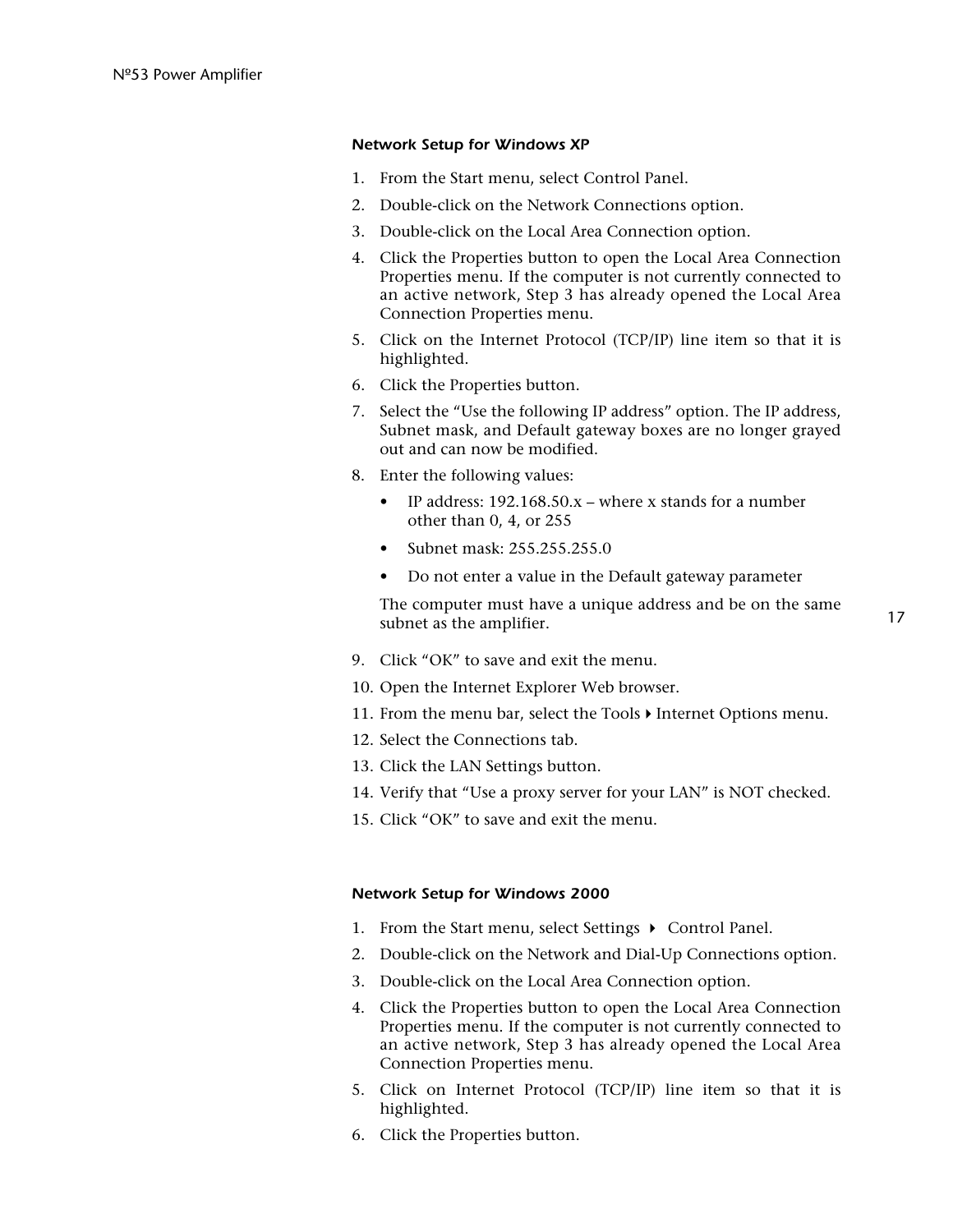- 7. Select the "Use the following IP address" option. The IP address, Subnet mask, and Default gateway boxes are no longer grayed out and can now be modified.
- 8. Enter the following values:
	- IP address:  $192.168.50.x$  where x stands for a number other than 0, 4, or 255
	- Subnet mask: 255.255.255.0
	- Do not enter a value in the Default gateway parameter

The computer must have a unique address and be on the same subnet as the amplifier.

- 9. Click "OK" to save and exit the menu.
- 10. Open the Internet Explorer Web browser.
- 11. From the menu bar, select the Tools  $\blacktriangleright$  Internet Options menu.
- 12. Select the Connections tab.
- 13. Click the LAN Settings button.
- 14. Verify that "Use a proxy server for your LAN" is NOT checked.
- 15. Click "OK" to save and exit the menu.

*Connecting With Static IP Addressing*

18

Use this procedure if you plan to connect with static IP addresses (DHCP is turned off). Otherwise, skip to the next procedure to connect directly to a computer. For the computer to find the amplifier, the TCP/IP and LAN settings of the computer must be set up. Refer to the previous "Setting up the Computer" procedure for instructions.

- 1. Connect the amplifier to the router, as described in the earlier "Connecting the Cables" procedure. Make sure that everything is powered off before making cable connections.
- 2. Turn on the PC and the router. Verify that the router has DHCP turned off, if required.
- 3. Set up the router to the IP address 192.168.50.x where x stands for a number other than 0, 3, 4, 255, or the number used for the computer IP address. The router must be on the same subnet as the amplifier and the computer, but also must have its own unique address. Refer to the router's owner's manual for instructions on how to modify the IP address.
- 4. Press the Power button on the amplifier.
- 5. On the computer, open the Internet Explorer Web browser.
- 6. On the address (URL) line, type in the static IP address of the amplifier and press Enter. There may be a short delay before the amplifier Web page loads.
- 7. The Home tab of the amplifier's internal Web page is now displayed. The tab is in red text to indicate that it is the current page.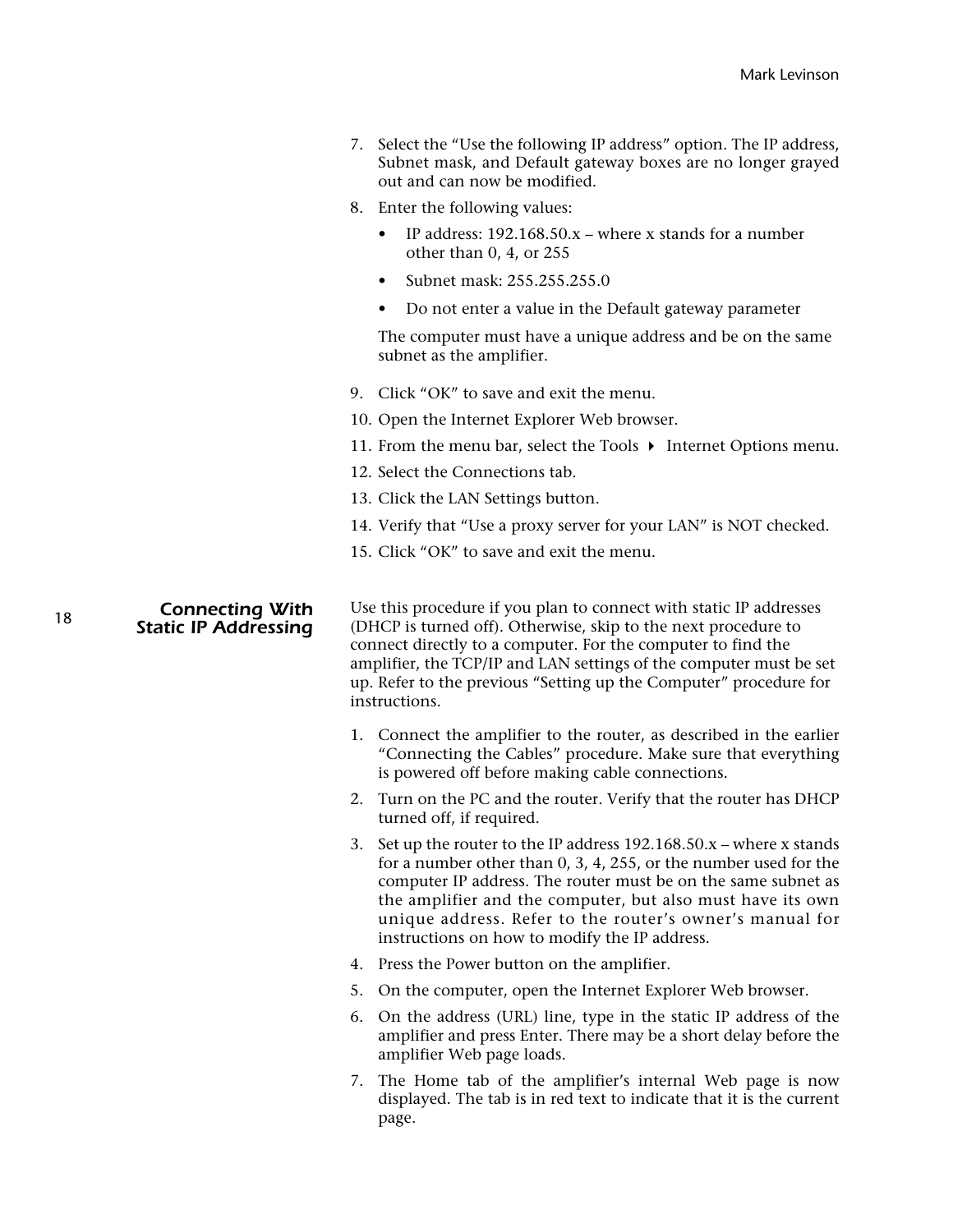|                          | 8. Observe that the Status section of the Web page identifies the<br>host name of the amplifier. The host name can be modified, but<br>only the first eight characters are affected; anything after the<br>underscore may not be modified.                                  |
|--------------------------|-----------------------------------------------------------------------------------------------------------------------------------------------------------------------------------------------------------------------------------------------------------------------------|
|                          | To change the host name of the amplifier:                                                                                                                                                                                                                                   |
|                          | A. Type the new name into the white box to the right of the<br>parameter. The new name must be made from the capital<br>letters, A to Z, and the numbers, 0 to 9. Underscores may also<br>be used. Only eight characters are allowed.                                       |
| <b>Note</b>              | The host name MUST start with an alpha-character (A to Z). This is a<br>standard networking rule.                                                                                                                                                                           |
|                          | B. Click the Submit button to save the new value.                                                                                                                                                                                                                           |
|                          | C. Click the Refresh button in the Status section of the Web<br>page to observe the new host name.                                                                                                                                                                          |
|                          | 9. Observe that the Status section of the Web page also identifies<br>the IP address of the amplifier. The static IP address can be<br>modified, if desired.                                                                                                                |
|                          | To change the IP address of the amplifier:                                                                                                                                                                                                                                  |
|                          | A. Type the new IP address into the white box to the right of the<br>parameter.                                                                                                                                                                                             |
|                          | B. Click the Submit button to save the new value.                                                                                                                                                                                                                           |
|                          | C. Enter the new IP address of the amplifier into the browser.<br>The amplifier Web page loads, reflecting the new<br>information.                                                                                                                                          |
|                          | The network connection is now complete.                                                                                                                                                                                                                                     |
| <b>Direct Connection</b> | Use this procedure to connect directly to a computer if you are not<br>using a router. For the computer to find the amplifier, the TCP/IP<br>and LAN settings of the computer must be set up. Refer to the<br>earlier "Setting up the Computer" procedure for instructions. |
|                          | 1. Connect the amplifier to the computer, as described in the<br>earlier "Connecting the Cables" procedure. Make sure that both<br>the amplifier and the computer are powered off before<br>connecting.                                                                     |
|                          | Press the Power button on the amplifier.<br>2.                                                                                                                                                                                                                              |
|                          | 3.<br>On the computer, open the Internet Explorer Web browser.                                                                                                                                                                                                              |
|                          | On the address (URI) line type in the static IP address of the                                                                                                                                                                                                              |

19

4. On the address (URL) line, type in the static IP address of the amplifier and press Enter. There may be a short delay before the amplifier Web page loads.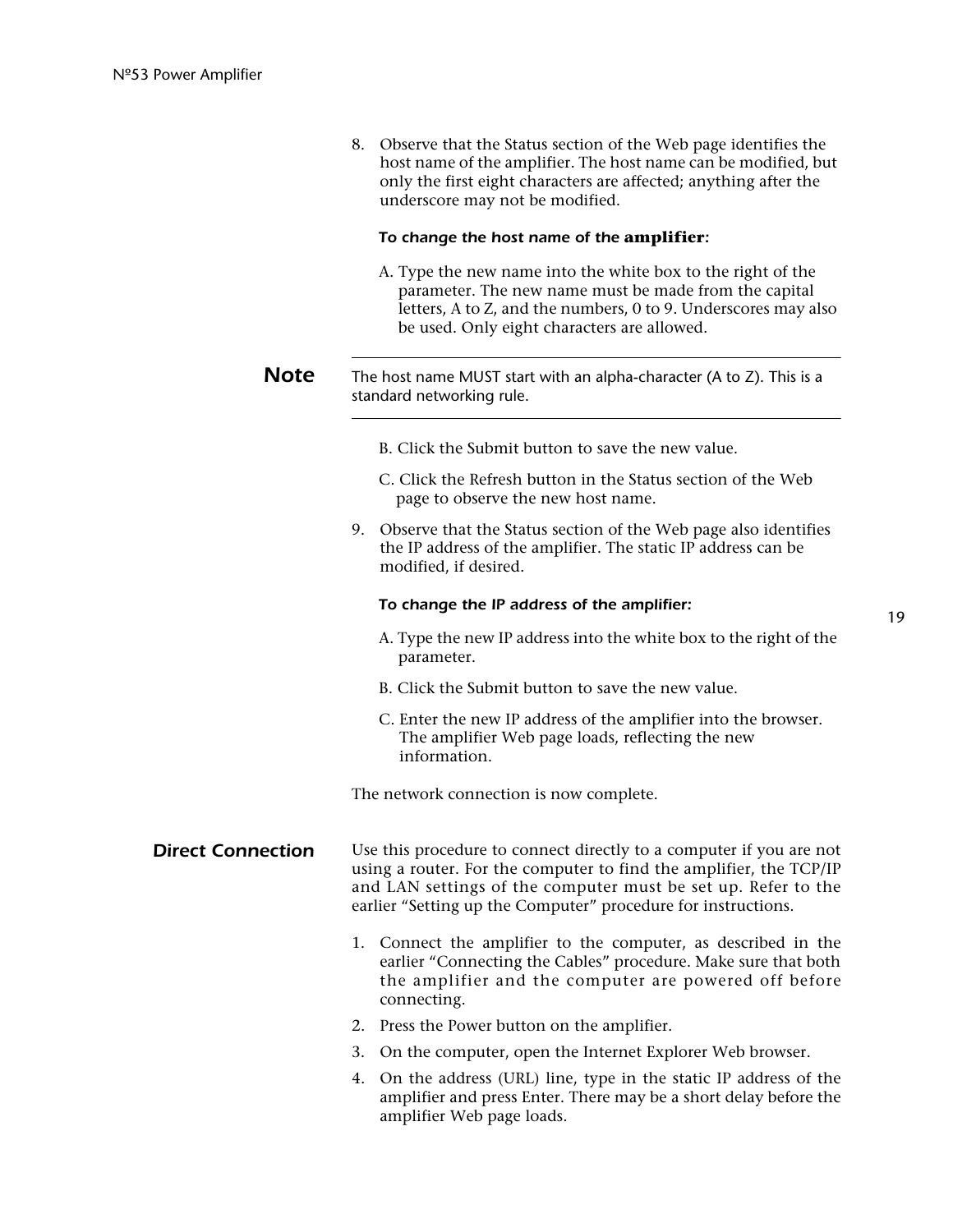- 5. The Home tab of the amplifier's internal Web page is now displayed. The tab is in red text to indicate that it is the current page.
- 6. Observe that the Status section of the Web page identifies the host name of the amplifier. The host name can be modified, but only the first eight characters are affected; anything after the underscore may not be modified.

#### *To change the host name of the* **amplifier***:*

A. Type the new name into the white box to the right of the parameter. The new name must be made from the capital letters, A to Z, and the numbers, 0 to 9. Underscores may also be used. Only eight characters are allowed.

### *Note* The host name MUST start with an alpha-character (A to Z). This is a standard networking rule.

- B. Click the Submit button to save the new value.
- C. Click the Refresh button in the Status section of the Web page to observe the new host name.
- 7. Observe that the Status section of the Web page also identifies the static IP address of the amplifier. The static IP address can be modified, if desired.

#### *To change the IP address of the amplifier:*

- A. Type the new IP address into the white box to the right of the parameter.
- B. Click the Submit button to save the new value.
- C. Enter the new IP address of the amplifier into the browser. The amplifier Web page loads, reflecting the new information.

The network connection is now complete.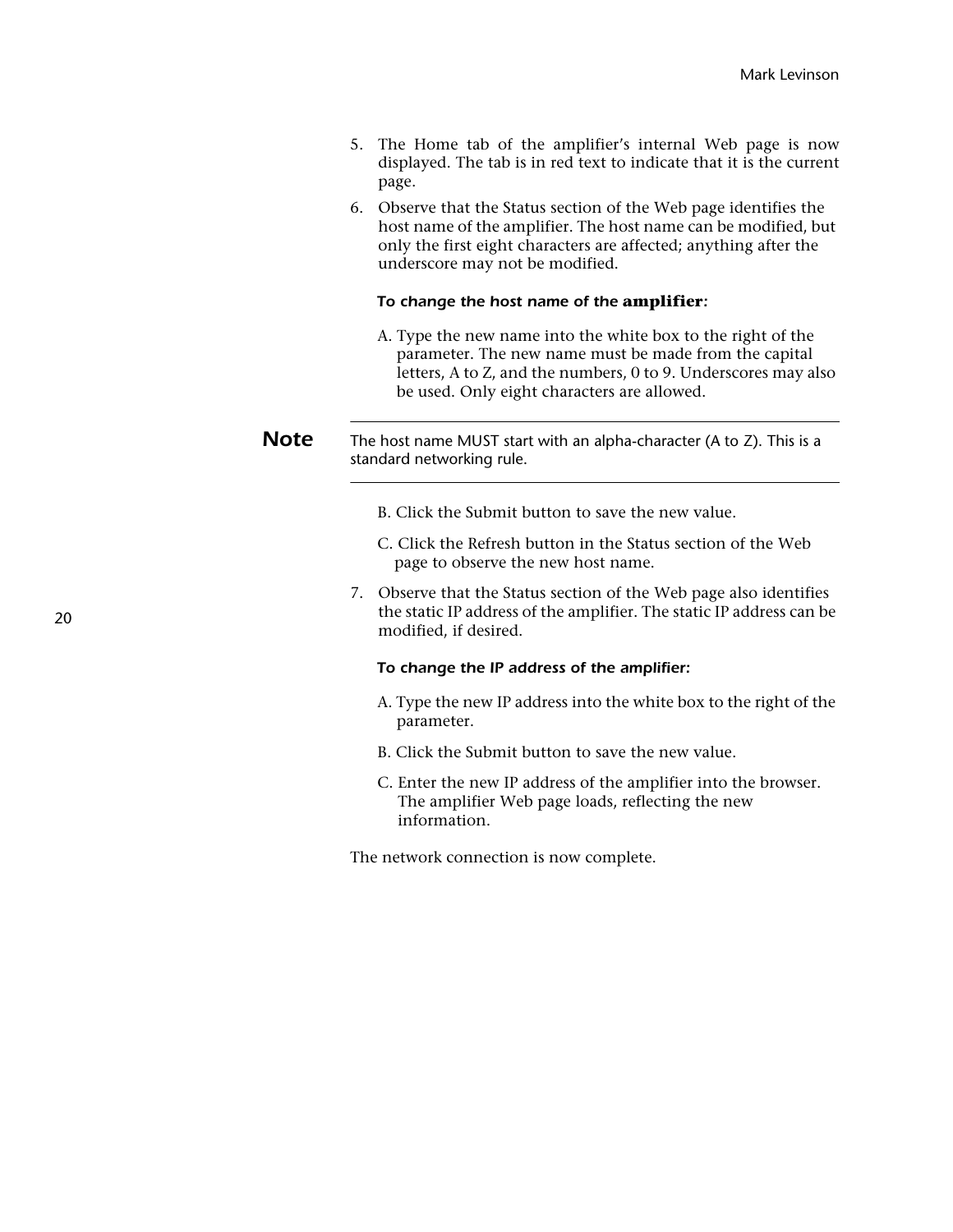### *ML Net*

The ML Net protocol allows you to control two or more Mark Levinson products simultaneously via the Ethernet port.

**Note** Since ML Net operates through the use of a router and the Ethernet connection, all devices must have networking capability. Refer to the previous "Network Setup" section of this manual to set up the Nº53 for network operation.

**Masters and Slaves** ML Net uses a single "master" device to control specific functions of other ML Net-capable Mark Levinson products. An ML Net system can only have one master device; all other devices in the system become "slaves". Slave devices receive and respond to the commands of the master device.

> The Nº53 Reference power amplifier is always a slave device. A separate master device must be used in conjunction with the  $N<sup>o</sup>53$ amplifier.

As a slave device, the  $N<sup>o</sup>53$  responds to the following ML Net commands sent from the master device:

- **Status Reporting** status conditions of the N<sup>o</sup>S3 slave(s) are reported to the master device; status includes Temperature, Session Time, Total On Time, and Fault Reporting.
- **Standby State** the master device controls the Standby state of the Nº53 amplifier.
- **Synchronized LEDs** the Standby LEDs of the master device and all assigned slave devices blink in unison.

**Note** The Status LED on the front panel of the Nº53 does not blink if the amplifier is in Power Save mode.

*Connecting the Devices* After configuring each device on the network, connect all of the devices together. *Ensure that all components are powered off or in Standby mode before connecting to the Ethernet ports.* 

> Each device must be connected to the same network and use the same subnet. Refer to the "Network Setup" section for instructions on how to connect the  $N^{\circ}53$  to the network.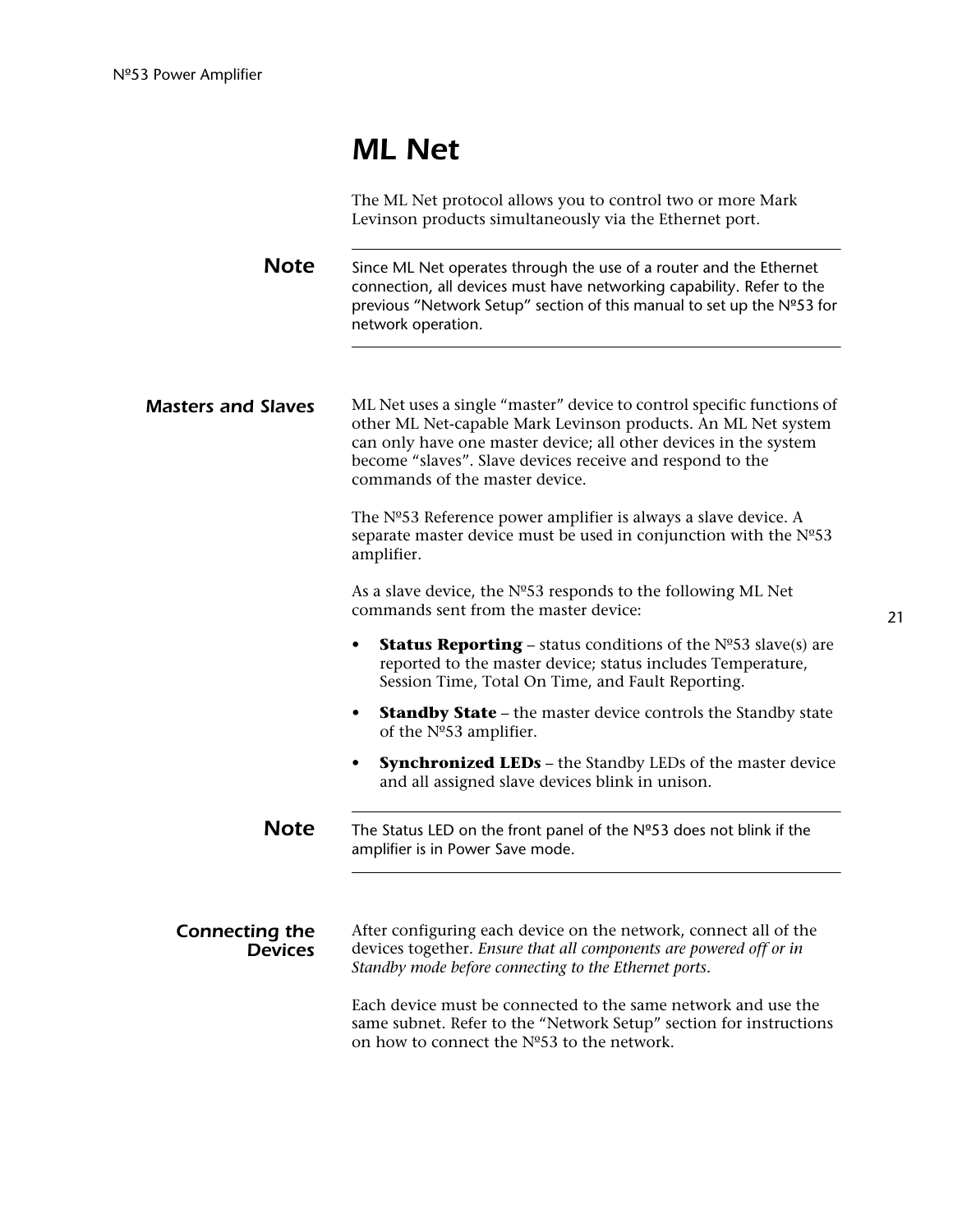

The figure below illustrates a typical ML Net setup:

If more devices are desired than the router can handle, connect the additional devices first to a switch, then connect the uplink of the switch to a normal port on the router.

**Discovering Slaves** Before the master device can control any slave device, the slave device must be "discovered" and assigned to the master device. Refer to the owner's manual of the designated master device for further information about discovering and assigning slave devices. **ML Net and Link2** A system can use ML Net and Link2 together, but the Link2 control has priority. Status requests and notifications are sent to the ML Net master device, but commands sent by the ML Net master device are ignored as long as Link2 is connected. **Note** While ML Net is active from initial power-up, Link2 doesn't activate until the master device is put into Standby mode (after initial power up). As a result, the amplifier can react initially to ML Net commands even though Link2 is connected.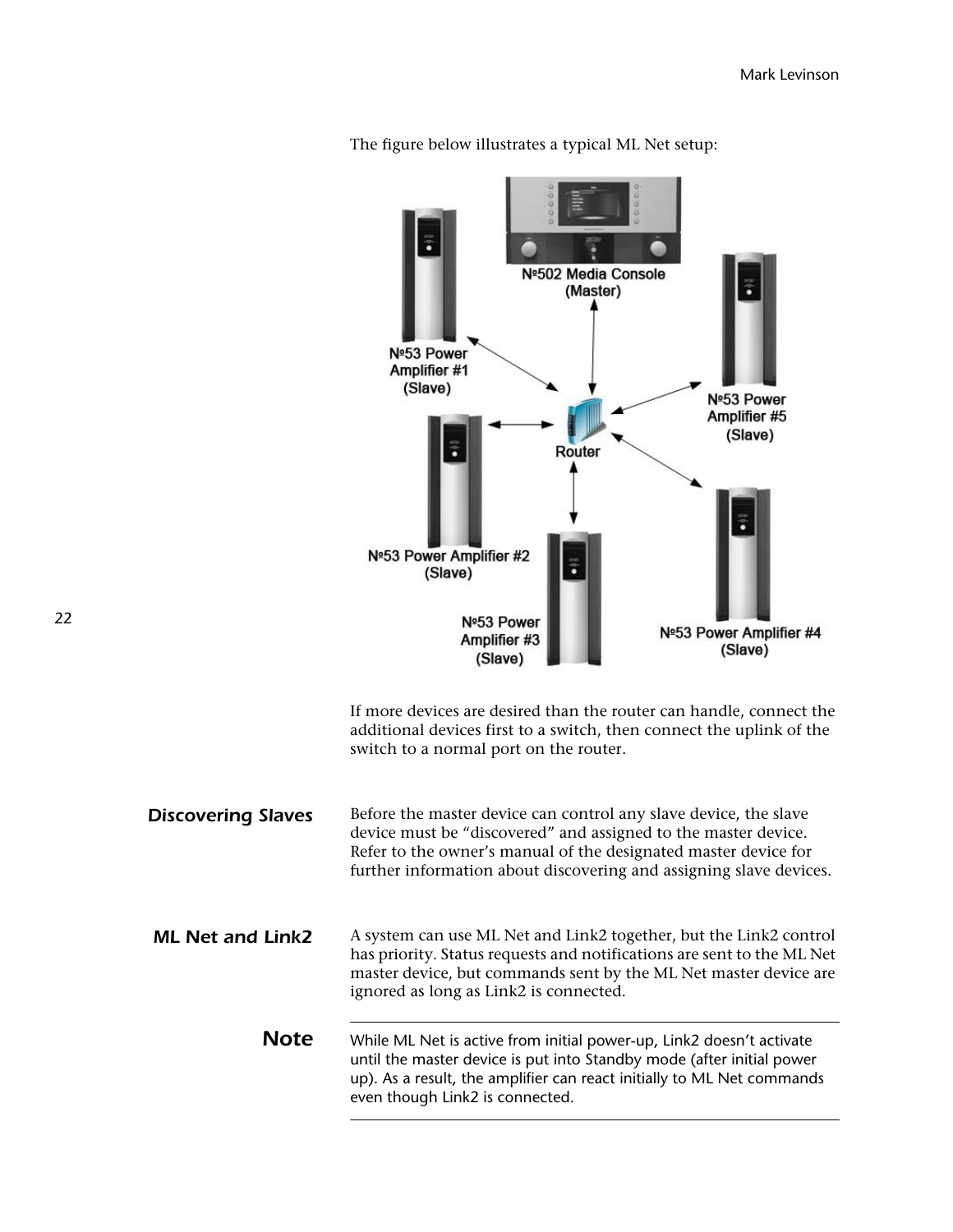| <b>Status Reporting</b> | The $N953$ slave(s) can report the following status information to the<br>master device:                                                                                                                                                                                                                              |  |
|-------------------------|-----------------------------------------------------------------------------------------------------------------------------------------------------------------------------------------------------------------------------------------------------------------------------------------------------------------------|--|
|                         | <b>Temp (Temperature)</b> – the current operating temperature of<br>the amplifier(s).                                                                                                                                                                                                                                 |  |
|                         | <b>Session Time</b> – the amount of time that the amplifier(s) has<br>been powered on.                                                                                                                                                                                                                                |  |
|                         | <b>Total On Time</b> – the total amount of hours that the $N^{\circ}53$<br>amplifier(s) has been powered on since its manufacture.                                                                                                                                                                                    |  |
|                         | If a slave device is inactive, unassigned, or assigned to a different<br>master, then status information is not available.                                                                                                                                                                                            |  |
| <b>Fault Reporting</b>  | The $No53$ slave(s) also reports fault information to the master<br>device. If a slave device is inactive, unassigned, or assigned to a<br>different master, then error reporting is not available. For more<br>information about possible fault conditions, refer to the<br>"Troubleshooting" section of the manual. |  |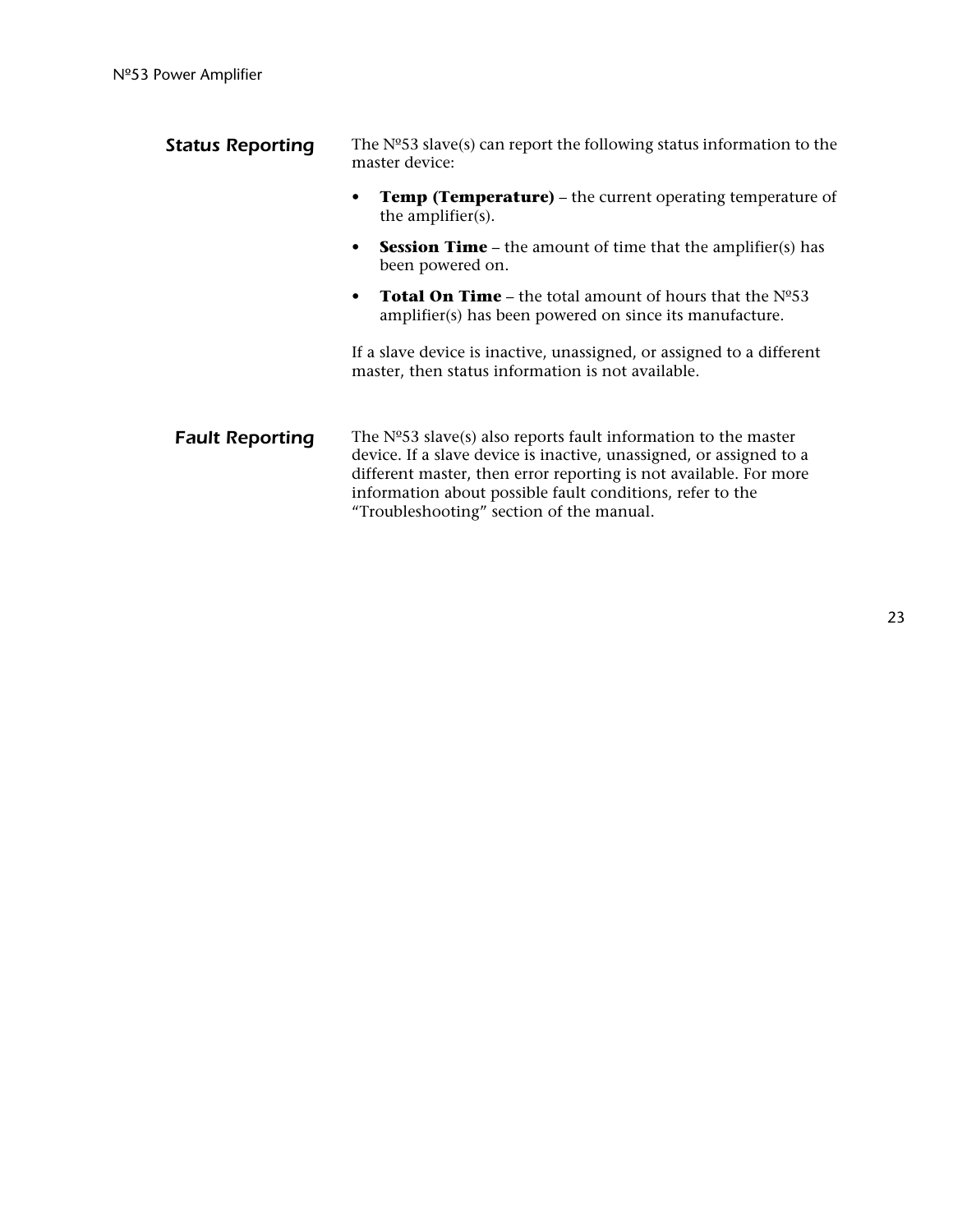### *Link2*

The main purpose of the Mark Levinson Link2 protocol is to allow a single "master" device to control other "slave" devices. Refer to the product documentation of each Mark Levinson product to verify compatibility and cabling requirements.

To use Link2, all devices are daisy-chained together as demonstrated in the figure on the left. Each "chain" can have only one master device; all other devices in the chain become slaves. Slave devices receive and respond to the commands of the master device. The Nº53 amplifer is always a slave device.

*Ensure that all components are powered off before connecting the Link2 ports and ensure that there are no audio sources active.* Once connected, power on the linked components **one at a time** to ensure proper functioning of the Link2 controls. The master device **must** be powered on first.

Allow each component to complete the initialization sequence before proceeding to the next component. When all components have been powered on, put the master device into Standby mode again. Link2 does not activate until the master device is put into Standby mode (after initial power-up).

The  $N<sup>o</sup>53$  slave(s) can perform the following Link2 functions:

- **Synchronized LEDs** the Standby LED of the Nº53 blinks in unison with the master device.
- **Standby Link** the master device controls the Standby state of the Nº53 amplifier.
- **Fault Condition Reporting** if the Nº53 experiences a fault condition, the fault is reported on the master device.

The Nº53 uses 8-to-8 pin Cat 5 or link cable. Older products use 8-to-6 pin link cable. We recommend using Cat 5 cables for greater quality and noise immunity.



24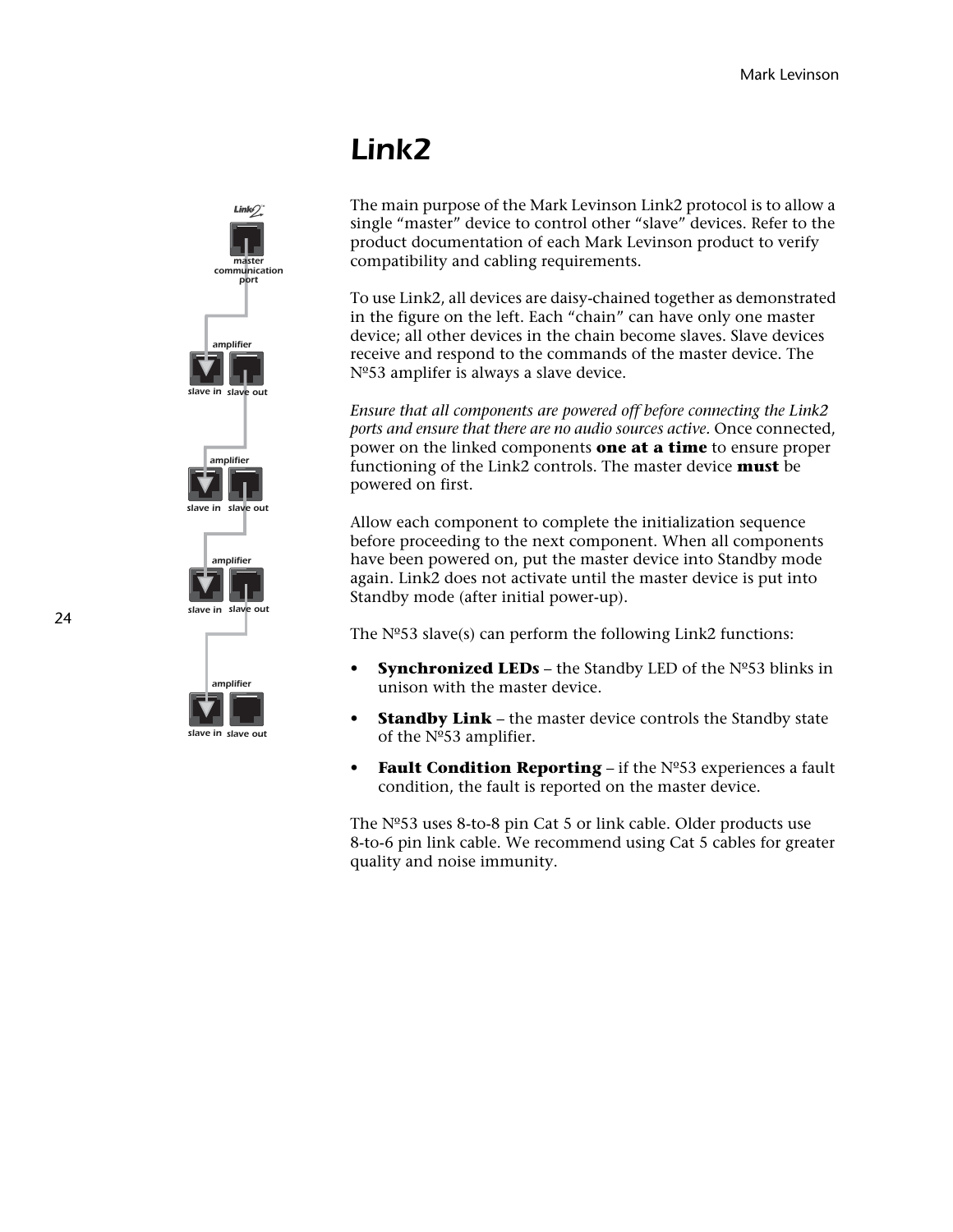### *Troubleshooting*

Incorrect operation is sometimes mistaken for malfunction. If problems occur, use this section for troubleshooting information. If problems persist, contact your authorized Mark Levinson dealer.

### *No Power (Standby LED is off)*

- 1. Examine the power cord to ensure that it is connected to both the rear panel connector of the Nº53 and an electrical outlet.
- 2. Make sure the  $N<sup>o</sup>53$  is powered on with the rear panel Power switch.
- 3. Examine the electrical circuit breaker to ensure that power is being supplied to the electrical outlet to which the Nº53 is connected.
- 4. Verify that the voltage rating on the rear panel of the  $N^{\circ}53$ matches the voltage rating of the electrical outlet. If the voltages do not match, no power is sent to the outputs of the amplifier.

### **No Output** 1. Make sure that the source device is powered on, playing audio, and set to the right output connector.

- 2. Make sure the Nº53 is *not* in Standby or Power Save mode. The LED should be at full brightness.
- 3. Examine cables to ensure a solid connection between the  $N^{\circ}53$ and associated components.
- 4. Make sure the Nº53 output connectors are connected to operational loudspeakers.
- 5. Ensure that the  $N^{\circ}$ 53 is not in a fault condition. When the  $N^{\circ}$ 53 experiences a fault, the output is muted and the Status LED on the front panel blinks in a rapid pattern, indicating:

| <b>LED Behavior</b>                        | <b>Description</b>                                      |
|--------------------------------------------|---------------------------------------------------------|
| Rapidly blinking<br>(on most of the time)  | Indicates that a power-related fault has occurred.      |
| Rapidly blinking<br>(on half of the time)  | Indicates that a signal-related fault* has occurred.    |
| Rapidly blinking<br>(off most of the time) | Indicates that a thermal-related fault has<br>occurred. |

\**Signal-related faults include significant DC offset at the output due to either DC in the input signal or a failed component within the amplifier OR excessive current demands due to a short-circuited loudspeaker wire.*

In fault mode, the amplifier output is muted and the main power supply is shut down. The  $N<sup>o</sup>53$  remains in fault mode until the fault condition is resolved and the amplifier is power-cycled (turn off the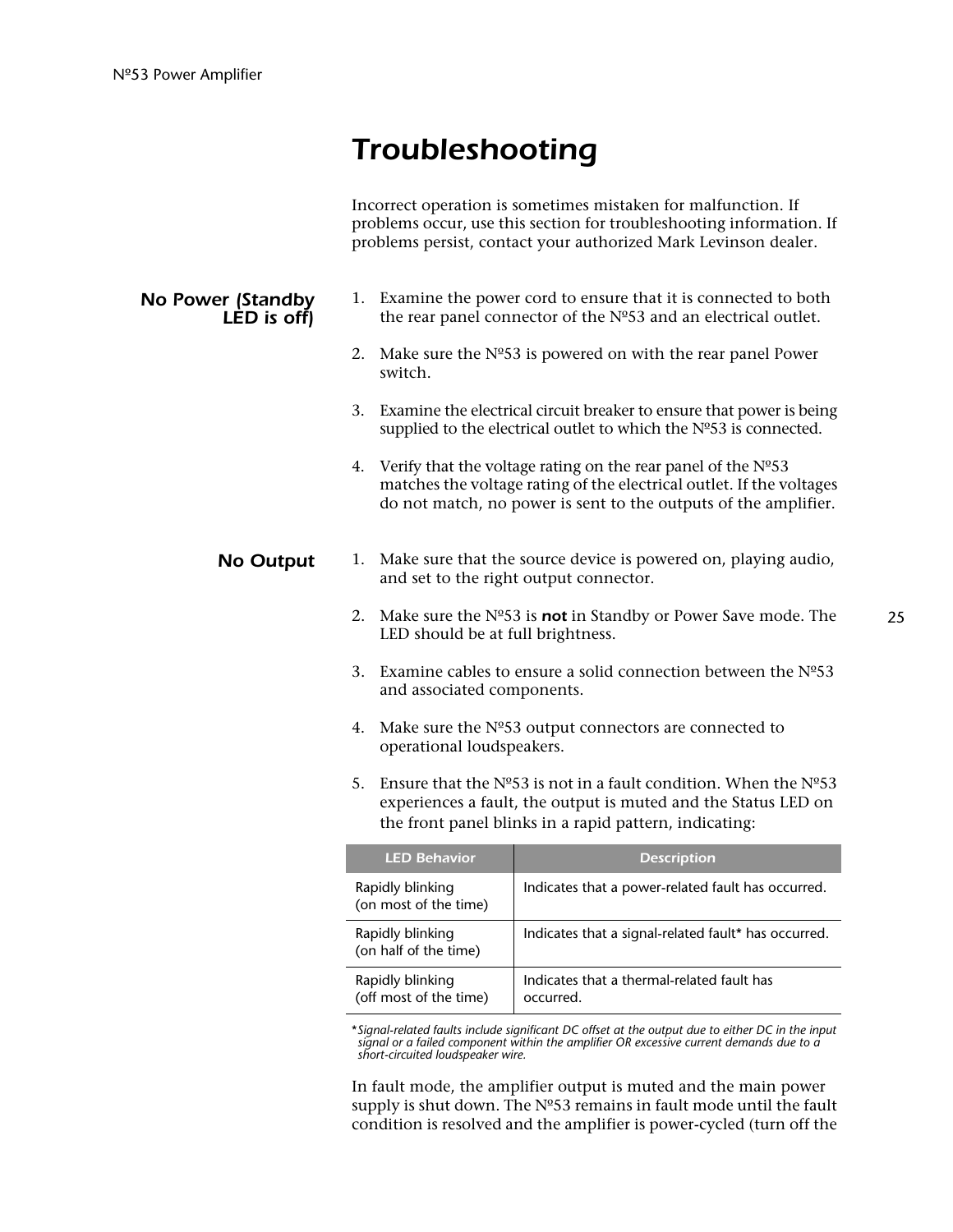|                                               | rear panel Power switch, wait at least 10 seconds, then turn the<br>Power switch on). If the fault cannot be resolved, contact your<br>authorized Mark Levinson dealer or contact Mark Levinson<br>customer service.                                                                                                             |
|-----------------------------------------------|----------------------------------------------------------------------------------------------------------------------------------------------------------------------------------------------------------------------------------------------------------------------------------------------------------------------------------|
| <b>Can't Assign in ML Net</b>                 | You must assign the slave from the master device. Verify that the<br>slave you want to assign is listed in the master device list and check<br>its current state. For further explanations on assigning slave devices,<br>refer to the owner's manual of the master device.                                                      |
| No Response to<br><b>Commands in ML Net</b>   | 1. Verify that the master device and the $No53$ are properly<br>connected together with a router.                                                                                                                                                                                                                                |
|                                               | 2. Verify that the Nº53 network setup is correct. Access to the<br>internal Web page via a computer is required to verify the<br>network settings of the Nº53. You may have to use the router<br>status to verify network connectivity.                                                                                          |
|                                               | 3. If status information is received on the master device, but<br>commands cannot be sent to the amplifier, then verify that a<br>Link2 connection does not also exist to the amplifier. If both<br>Link2 and ML Net are connected to the amplifier, the $No53$<br>ignores ML Net commands but status information is still sent. |
| <b>Link2 Not Working</b>                      | 1. Verify that all devices are properly daisy-chained.                                                                                                                                                                                                                                                                           |
|                                               | 2. Refer to the product documentation of each device to verify<br>compatibility and the proper cabling.                                                                                                                                                                                                                          |
|                                               | 3. Power down all of the devices, then power up the master device,<br>followed by each slave device. Allow each device to go through<br>its initialization process before powering up the next device.<br>Then cycle the master device through Standby mode. The<br>Standby LEDs should now be blinking in unison.               |
| <b>No Connectivity Via</b><br><b>Ethernet</b> | 1. Verify that the network cables are properly connected between<br>the router, switch, or hub and the Nº532. If connecting to a<br>computer, verify that the computer network cable is in the<br>correct port.                                                                                                                  |
|                                               | 2. Verify the age of the router, switch, or hub. There may be a<br>communication issue with the Nº532 and older network<br>devices. Power cycle the Nº532 and use a newer router, switch,<br>or hub between the network and the Nº532.                                                                                           |
|                                               | 3. If connected directly to the computer, make sure a crossover<br>cable is used.                                                                                                                                                                                                                                                |
|                                               | 4. Verify that the router and computer have valid IP addresses.                                                                                                                                                                                                                                                                  |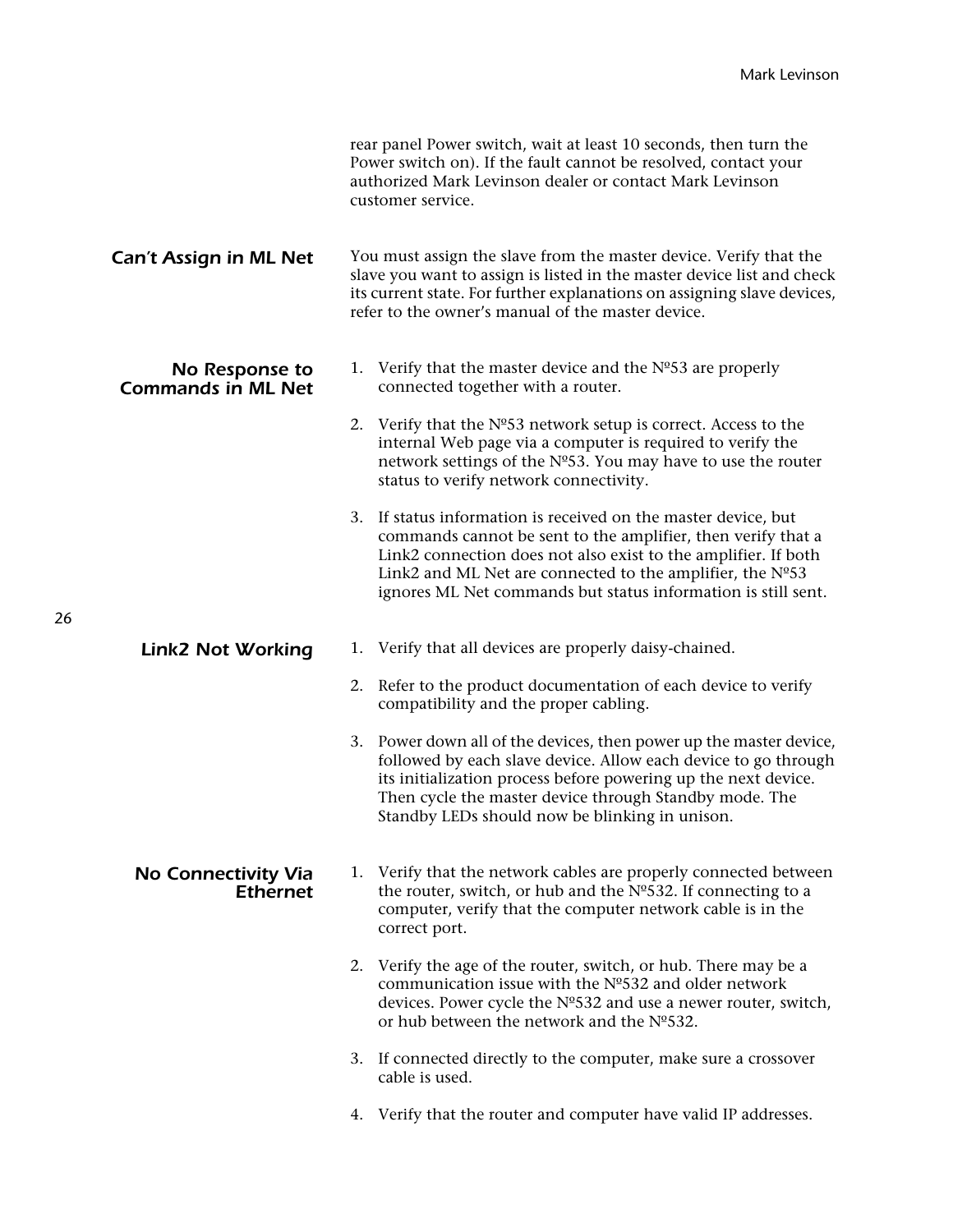| 5. Verify that the proxy server in the computer's network setup is |
|--------------------------------------------------------------------|
| disabled. An active proxy server can interfere with the software   |
| upgrade procedure.                                                 |

- 6. If the web browser cannot find the host name of the amplifier, verify the following:
	- Ensure that the local DNS server is properly configured. We recommend configuring the local DNS Server to "DNS Forwarding" mode. To configure the DNS Server, refer to the setup manual of the server.
	- If using a subdomain, enter the complete address into the browser. For example, *http://NO532.yourhome.network.com*
- 7. Enter the IP Address of the amplifier into the browser. For example, "*http://192.168.50.3"*
- **If All Else Fails...** 1. Turn off the Nº53 using the rear panel Power switch, wait at least 10 seconds, then turn the Nº53 back on.
	- 2. Restore the default settings on the internal Web page or by using the front panel button as described in the next section.
	- 3. Visit www.marklevinson.com and search the knowledgebase for more information.
	- 4. Contact your Mark Levinson dealer.

### *Restoring Factory Defaults*

Pressing the Factory Default button on the internal Web page of the Nº53 Reference amplifier resets all settings to their factory default values. If the internal Web page is not available, there is also a key press sequence available. Follow the instructions below to reset the factory default settings from the front panel.

- 1. Power off the amplifier.
- 2. Press and hold the Standby button.
- 3. Turn on the Nº53 rear panel Power switch.
- 4. Keep holding down the Standby button until the front panel LED blinks four times.
- 5. Release the Standby button.

Now reset to its factory default state, the amplifier will reinitialize.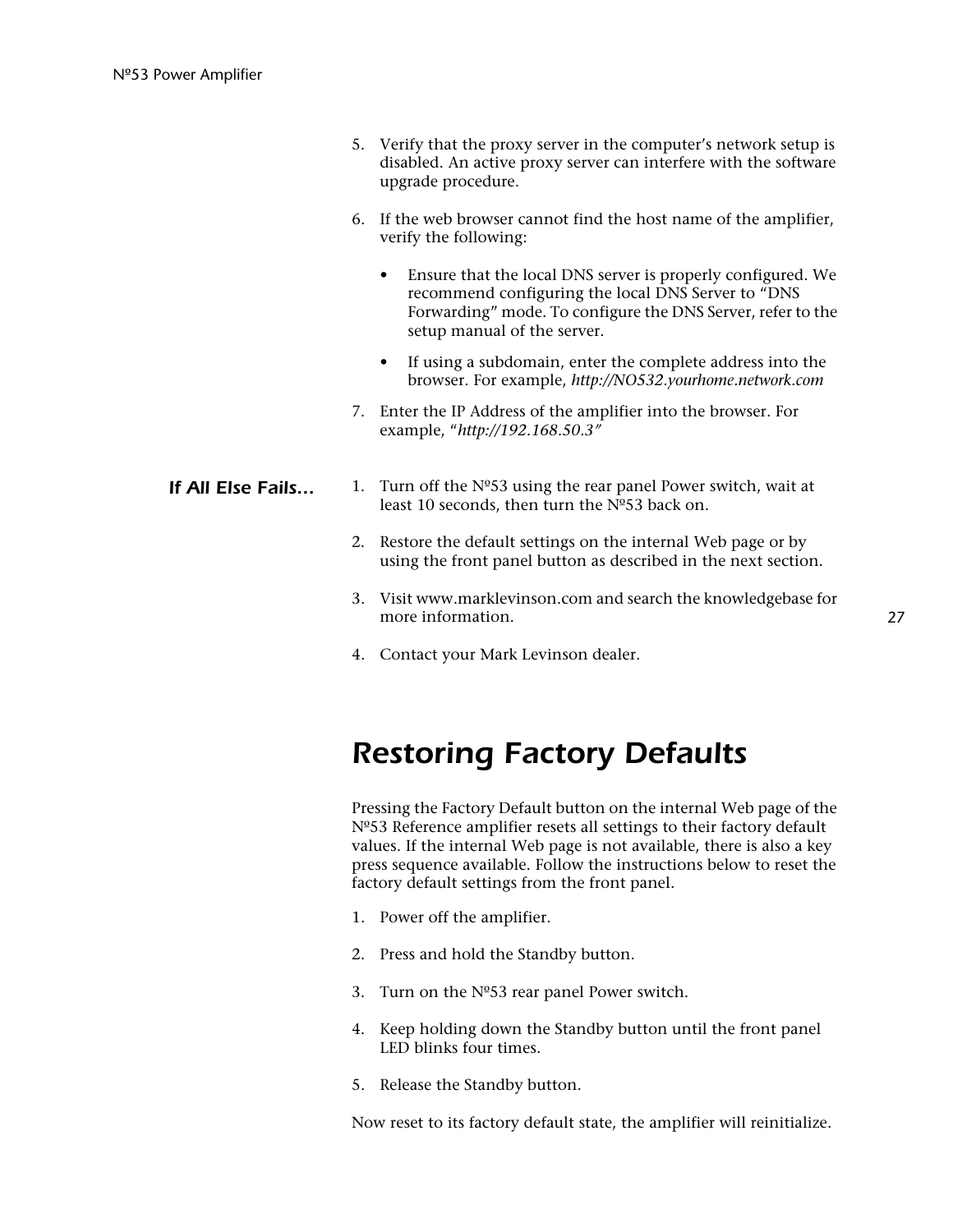### *Fault Protection*

The Nº53 is designed to prevent damage to itself and associated components. These extensive features protect both the critical circuitry of the amplifier itself and shield connected loudspeakers from serious damage due to critical high-power levels.

Basic protections designed into the Nº53 include fuses on the AC input line for each transformer to protect against excessive current conditions, such as driving shorted outputs. Inrush limiting prevents premature aging of the power supply components during power-up; once the power supply has been charged, this feature goes off-line until the amplifier is powered up again.

The Nº53 power amplifier also incorporates a controlled clipping circuit. This circuit reduces the harsh high-frequency harmonics typically generated when an amplifier goes into clipping.

### *ML Net Fault Conditions*

The slave devices in an ML Net system can report fault conditions to the master device. Fault condition reports are displayed on the display of the master device when the fault occurs.

When a fault condition occurs, the Nº53 mutes the amplifier output and the main power supply is shut down. The Nº53 remains in fault mode until the fault condition is resolved and the amplifier is power-cycled (turn off the rear panel Power switch, wait at least 10 seconds, then turn the Power switch on). If the fault cannot be resolved, contact your authorized Mark Levinson dealer or contact Mark Levinson customer service.

The fault conditions reported are:

- **Slave Device DC Offset** indicates that the Nº53 amplifier is experiencing a signal-related fault.
- **Slave Device Over Current** indicates that the Nº53 is experiencing an over-current condition.
- **Slave Device Over Temperature** indicates that the Nº53 amplifier is overheating.
- **Signal** indicates that the  $N<sup>o</sup>53$  has experienced a general signal fault.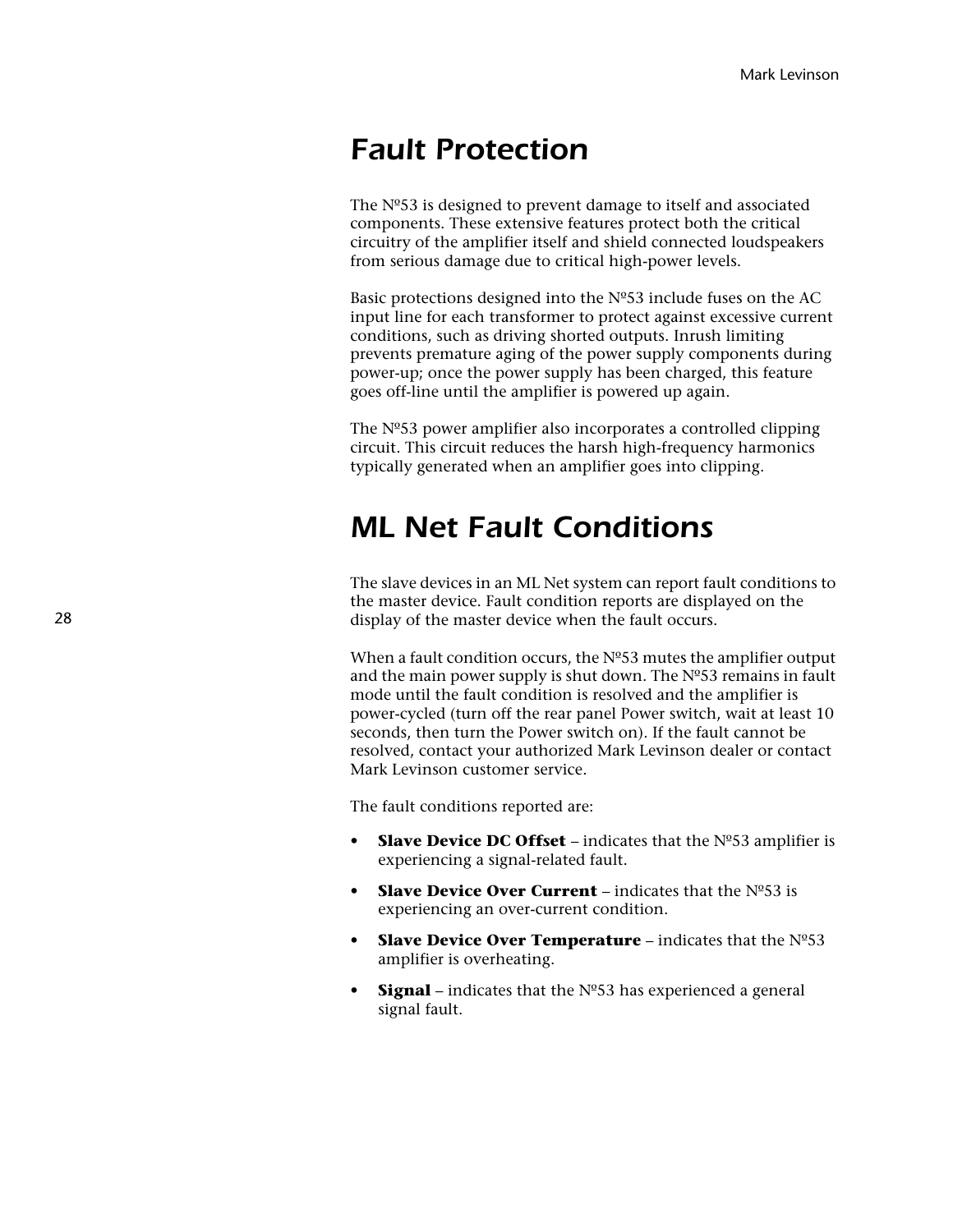### *Care & Maintenance*

The Nº53 requires routine care and maintenance to ensure optimal performance. The bulleted items indicate maintenance procedures that should be performed on a regular basis.

**Turn off the Nº53 and unplug the rear AC power cord before performing maintenance to the amplifer.** 

| <b>Note</b> | Failure to perform the maintenance procedures included in this section<br>may void the manufacturer's warranty and/or standard repair policies.                              |  |  |
|-------------|------------------------------------------------------------------------------------------------------------------------------------------------------------------------------|--|--|
|             | To remove dust from the $N^{\circ}53$ exterior surface, use a feather<br>$\bullet$<br>duster or a low-pressure blower.                                                       |  |  |
|             | To remove dirt and fingerprints from the $No53$ exterior surface,<br>$\bullet$<br>use a soft, lint-free cloth. DO NOT use metal polish or a cloth<br>made with steel wool.   |  |  |
|             | If needed, this cloth can be dampened with isopropyl alcohol.<br>$\bullet$<br>DO NOT dampen the cloth with Benzene, acetone-based<br>cleaners, or other commercial cleaners. |  |  |
|             |                                                                                                                                                                              |  |  |

• Wipe the Nº53 exterior surface in the same direction as the grain of the brushed aluminum.

**Caution!** DO NOT apply liquid directly to the Nº53 exterior surface. Doing *so may damage electrical components.*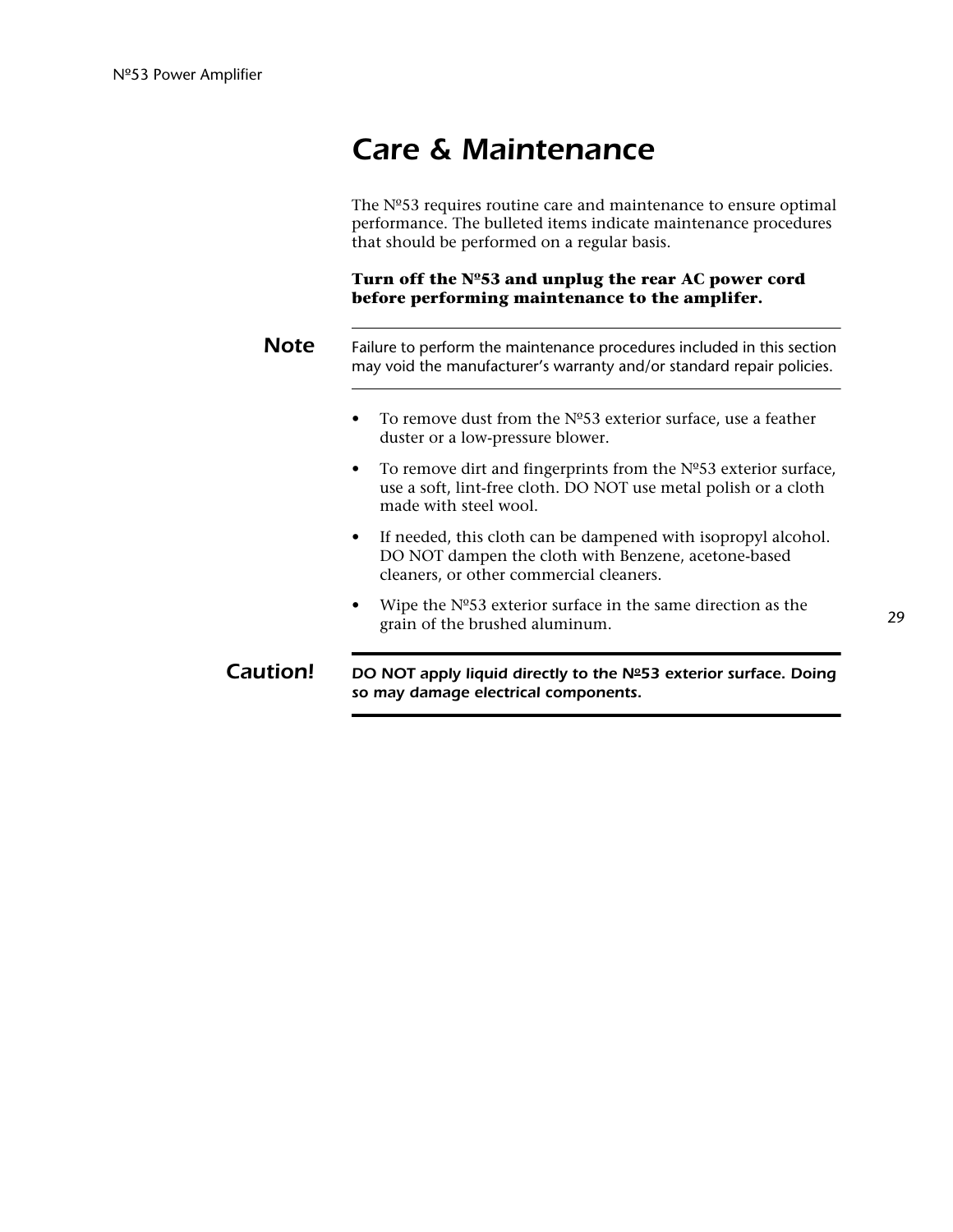# *Specifications*

All specifications are subject to change without notice.

| <b>Input &amp; Output Connectors</b> | one balanced XLR input<br>٠<br>one unbalanced RCA input<br>two pairs of "Hurricane" loudspeaker output binding posts with<br>$\bullet$<br>banana-plug sockets (banana-plug socket not available for some<br>models)                                                        |
|--------------------------------------|----------------------------------------------------------------------------------------------------------------------------------------------------------------------------------------------------------------------------------------------------------------------------|
| <b>Control Connectors</b>            | two Link2 ports (one input and one output)<br>$\bullet$<br>one Ethernet port<br>٠<br>one 3.5mm mono (tip/sleeve) mini plug trigger input, 3-12Vdc<br>٠<br>one 3.5mm mono (tip/sleeve) mini plug trigger output, 3-12Vdc<br>3-pin IEC standard power connector<br>$\bullet$ |
| <b>Rated Output Power</b>            | 500W @ 8 $\Omega$ , 1000W @ 4 $\Omega$<br>Power ratings are measured as rms power from 20Hz to 20kHz with<br>no more than 0.1% THD.                                                                                                                                        |
| <b>Frequency Response</b>            | within $\pm 0.1$ dB from 10Hz to 20kHz                                                                                                                                                                                                                                     |
| <b>Signal to Noise Ratio</b>         | -85dB, reference level: 2.83 Vrms (1W @ 8 $\Omega$ )                                                                                                                                                                                                                       |
| Input Impedance                      | 100 kΩ (balanced); 50 kΩ (unbalanced)                                                                                                                                                                                                                                      |
| <b>Voltage Gain</b>                  | 26.8dB                                                                                                                                                                                                                                                                     |
| <b>Input Sensitivity</b>             | 2.89V for maximum rated output power                                                                                                                                                                                                                                       |
| <b>Power Requirements</b>            | 100V~, 120V~, 230V~, 640W, factory set for destination country                                                                                                                                                                                                             |
| Dimensions*                          | Height: 20.87 in (530mm)<br>$\bullet$<br>Width: 8.42 in (214mm)<br>$\bullet$<br>Depth: 20.4 in (518mm)                                                                                                                                                                     |
|                                      | *See Dimensions diagram on the next page.                                                                                                                                                                                                                                  |
| Weight                               | Net weight: 135 lbs (61.24kg)<br>٠<br>Shipping weight: 165 lbs (74.84kg)<br>٠                                                                                                                                                                                              |
| <b>Operating Environment</b>         | Operating temperature: 0° to 35°C (32° to 95°F)<br>$\bullet$<br>Storage temperature: $-30^{\circ}$ to $75^{\circ}$ C ( $-22^{\circ}$ to $167^{\circ}$ F)<br>$\bullet$<br>Relative humidity: 95% maximum without condensation                                               |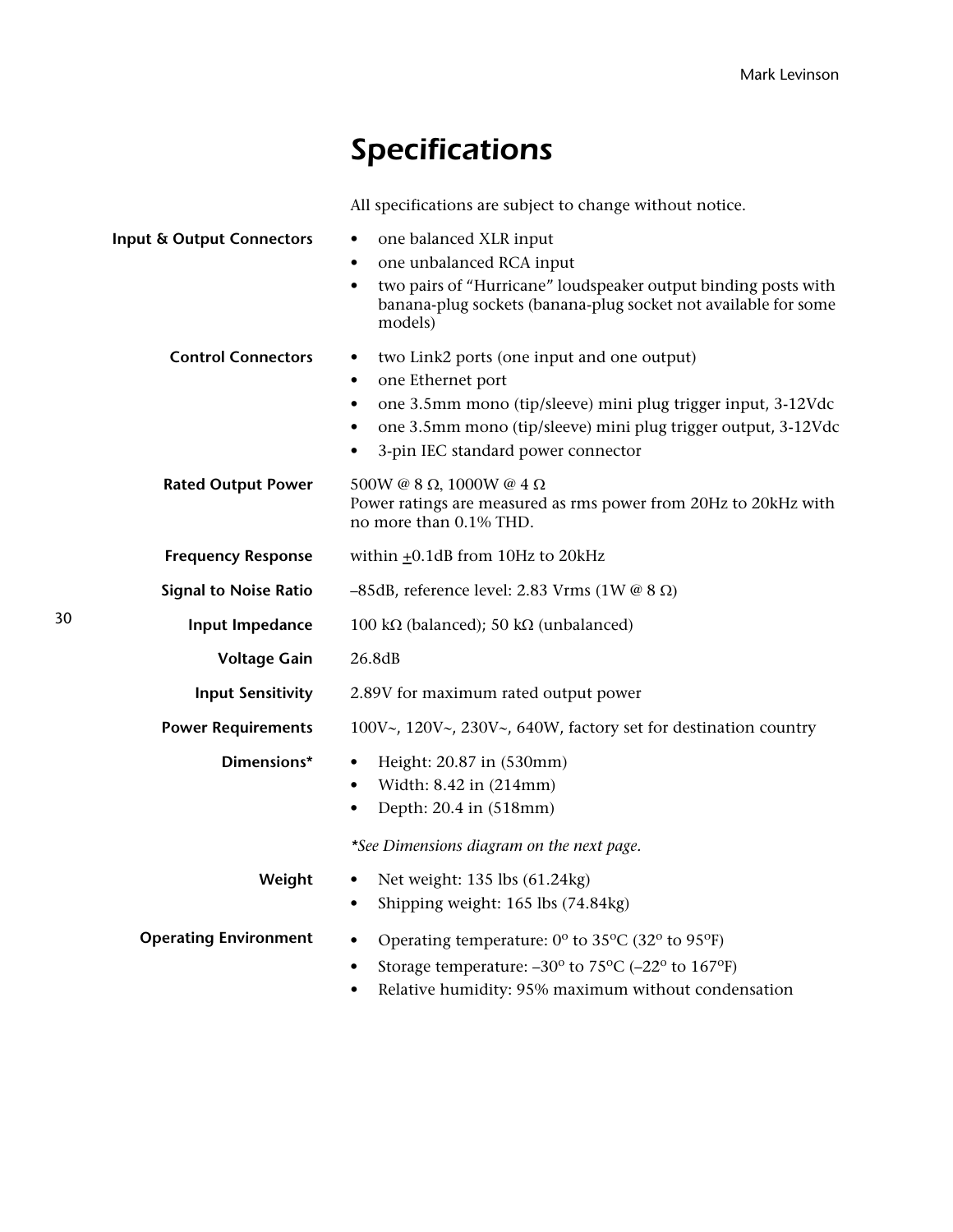

31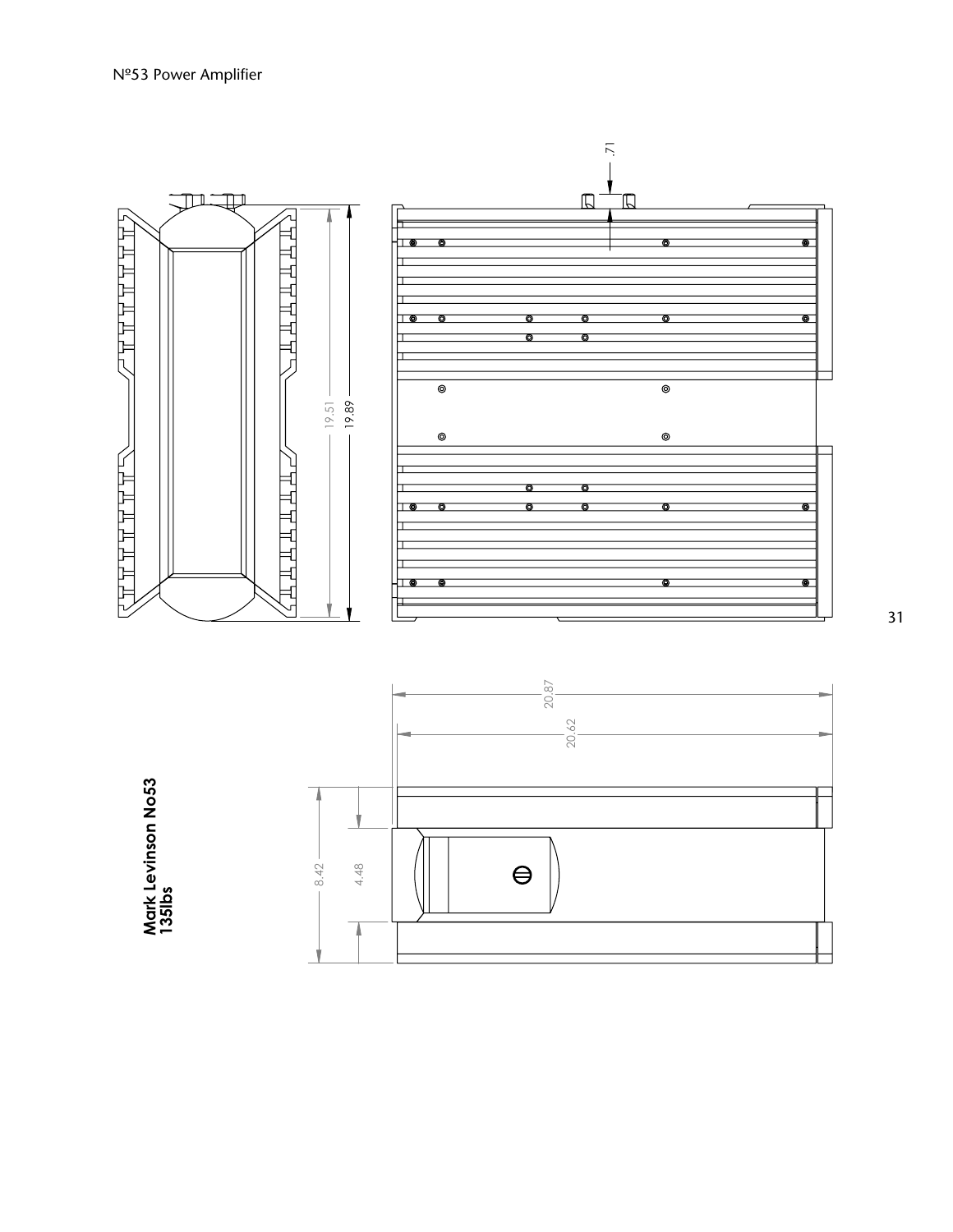### *Declaration of Conformity*

### **Application of Council Directive(s):**

2004/108/EC and 2006/95/EC, as amended.

### **Standard(s) to Which Conformity Is Declared:**

EN 55013:2001 + A1:2003 + A2:2006 EN 55020:2007 EN 61000-3-2:2006 EN 61000-3-3:1995 + A1:2001 + A2:2005 EN 60065:2002

**Manufacturer:** Harman Specialty Group 3 Oak Park Drive Bedford, MA 01730-1413

The equipment identified here conforms to the Directive(s) and Standard(s) specified above.

**Type of Equipment:** Power Amplifier<br> **Models:** Mark Levinson N **Models:** Mark Levinson No. 53<br> **Date:** Mark Levinson No. 53

**Date:** June 2008

**Harman Specialty Group Vice President of Engineering 3 Oak Park Drive Bedford, MA 01730-1413 USA Tel: 781-280-0300 Fax: 781-280-0490**